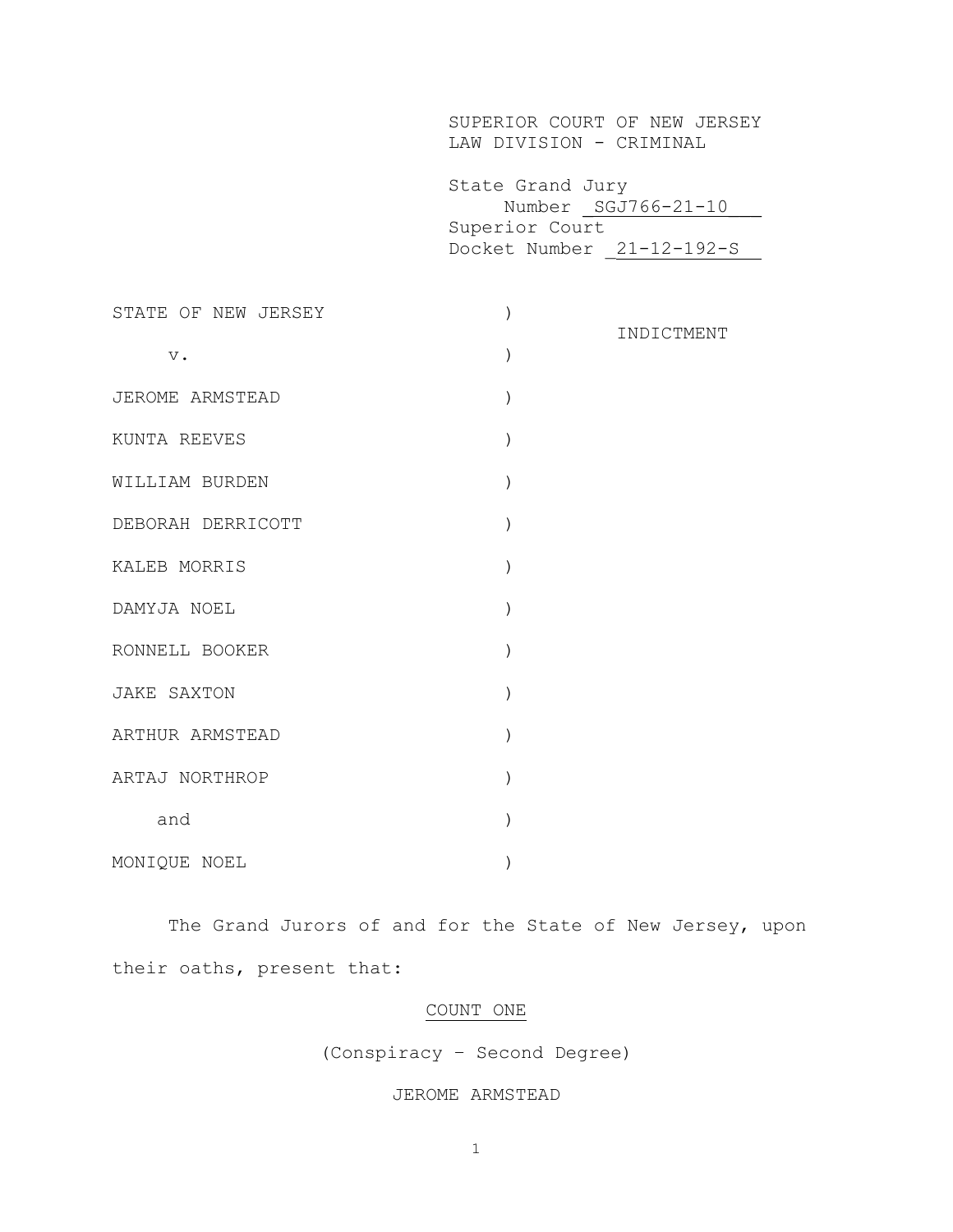KUNTA REEVES KALEB MORRIS DAMYJA NOEL RONNELL BOOKER JAKE SAXTON ARTHUR ARMSTEAD and

### MONIQUE NOEL

who are named as defendants herein, and other persons whose identities are unknown to the Grand Jurors, who are named as coconspirators but not as defendants herein, between on or about January 27, 2021, and on or about October 8, 2021, at the City of Salem, at the Township of Carneys Point, in the Borough of Penns Grove, all in the County of Salem, elsewhere, and within the jurisdiction of this Court, with the purpose of promoting or facilitating the commission of the crime of Distribution of a Controlled Dangerous Substance, did agree together, and with persons whose identities are unknown to the Grand Jurors, who at all times relevant to this indictment were an undercover agent of the Philadelphia Police Department, and an agent of the New Jersey State Police, that:

1. One or more of them would engage in conduct which would constitute the aforesaid crime, or

2. One or more of them would aid in the planning,

2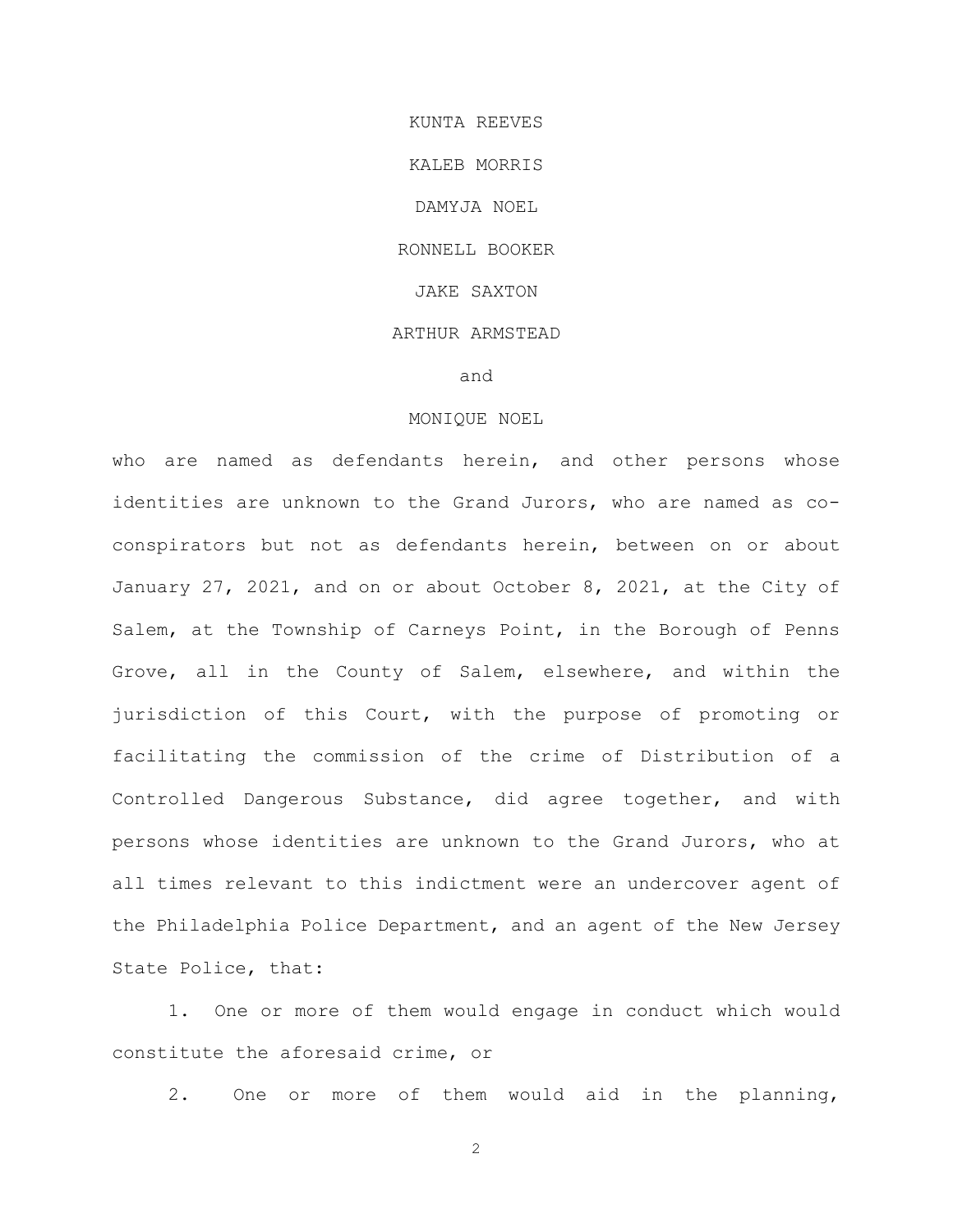solicitation or commission of said crime, that is:

A. Knowingly or purposely distribute a controlled dangerous substance, that is, cocaine, in a quantity of five ounces or more, including any adulterants or dilutants, contrary to the provisions of N.J.S.A. 2C:35-5a(1), N.J.S.A. 2C:35-5b(1), and N.J.S.A. 2C:35-5c.

All in violation of N.J.S.A. 2C:5-2, and against the peace of this State, the government and dignity of the same.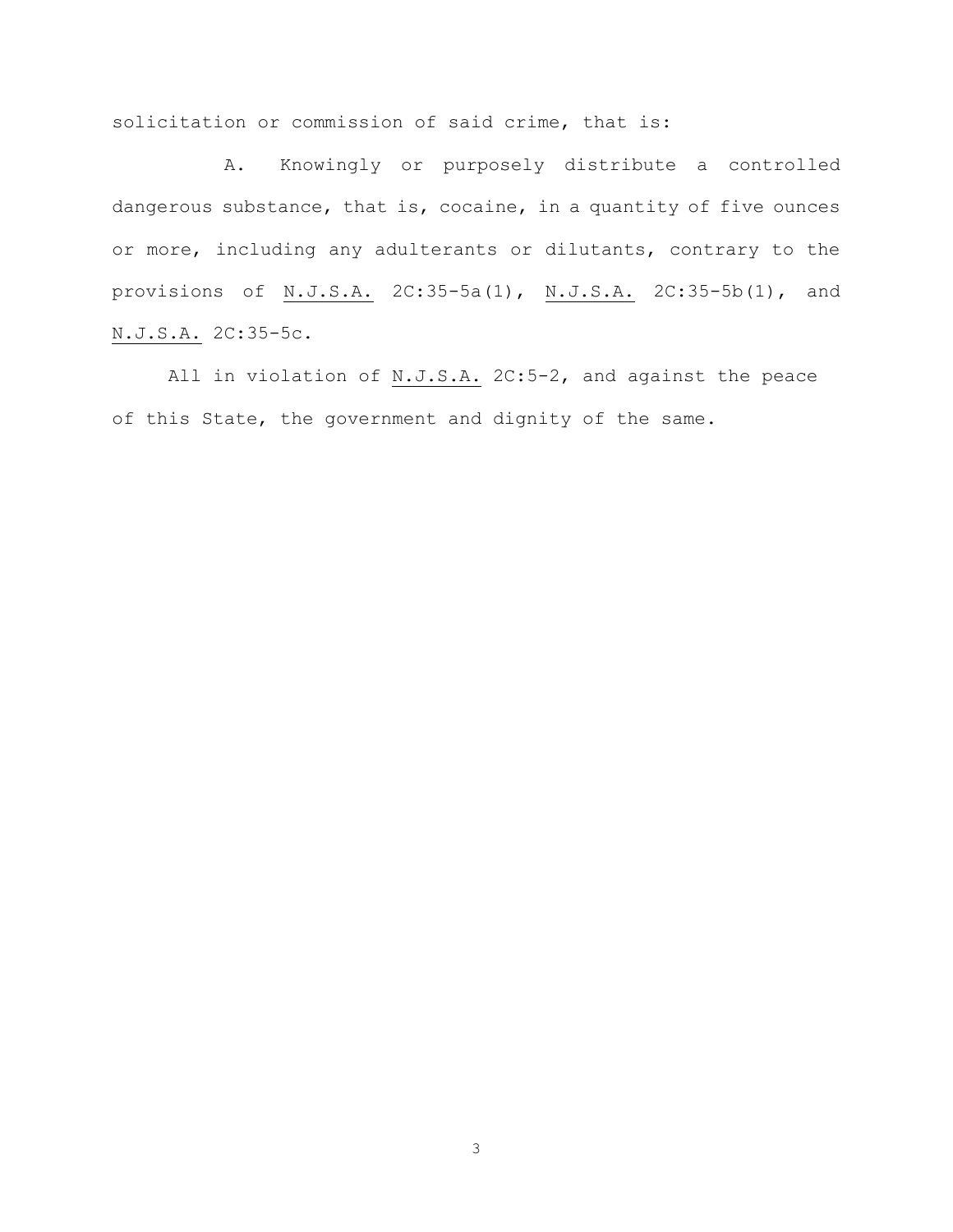# COUNT TWO

(Conspiracy – Second Degree) JEROME ARMSTEAD WILLIAM BURDEN DEBORAH DERRICOTT ARTAJ NORTHROP and

#### ARTHUR ARMSTEAD

between on or about March 19, 2021, and on or about October 8, 2021, at the City of Salem, in the County of Salem, at the City of Bridgeton, in the County of Cumberland, and in the City of Atlantic, in the County of Atlantic, elsewhere, and within the jurisdiction of this Court, with the purpose of promoting or facilitating the commission of the crime of Distribution of a Controlled Dangerous Substance, did agree together, and with persons whose identities are unknown to the Grand Jurors, who at all times relevant to this indictment were an undercover agent of the Philadelphia Police Department, and an agent of the New Jersey State Police, that:

1. One or more of them would engage in conduct which would constitute the aforesaid crimes, or

2. One or more of them would aid in the planning, solicitation or commission of said crimes, that is:

A. Knowingly or purposely distribute a controlled

4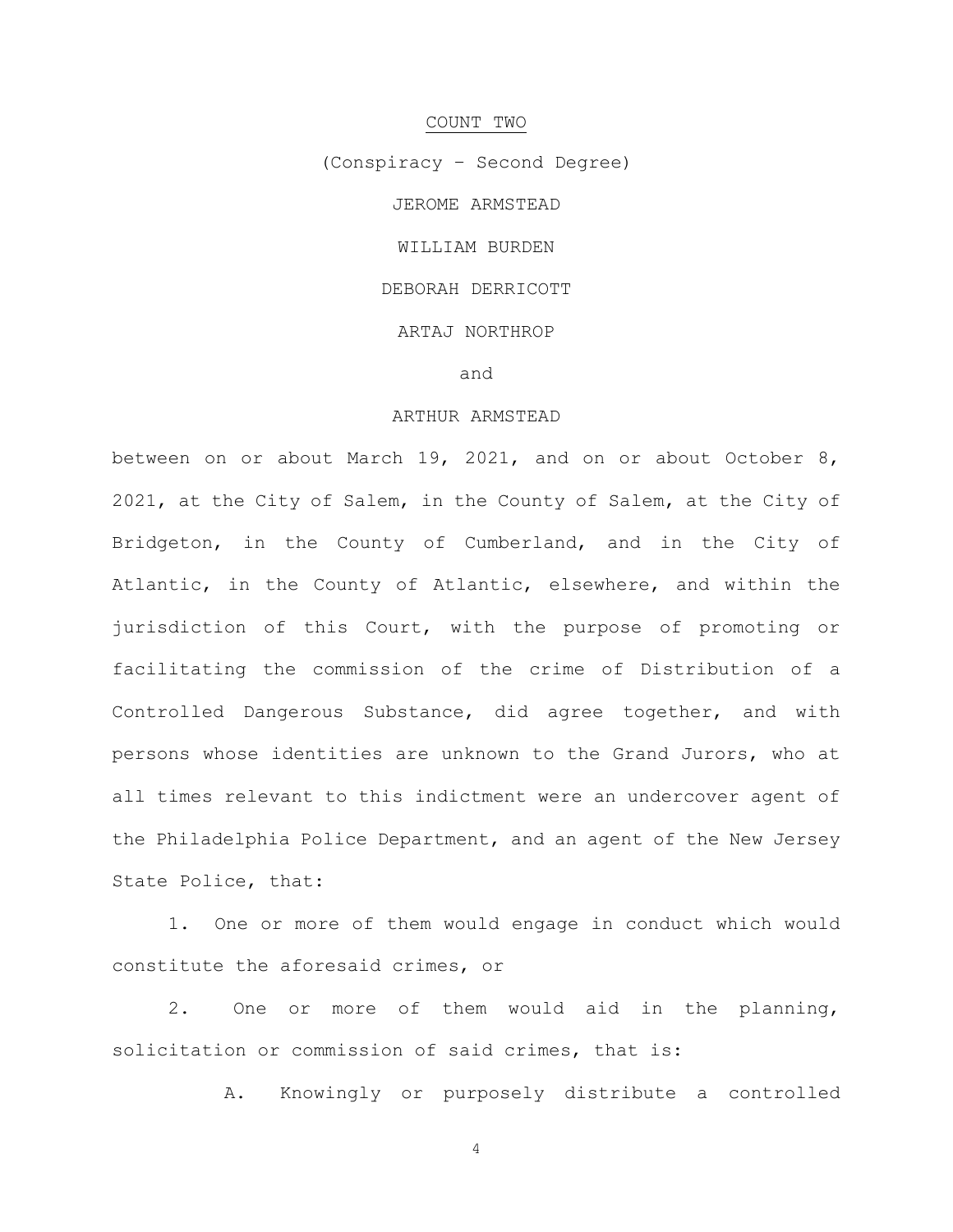dangerous substance, that is, fentanyl, a Schedule II narcotic drug, in a quantity of one ounce or more, including any adulterants or dilutants, contrary to the provisions of N.J.S.A. 2C:35-5a(1), N.J.S.A. 2C:35-5b(4), and N.J.S.A. 2C:35-5c.

All in violation of N.J.S.A. 2C:5-2, and against the peace of this State, the government and dignity of the same.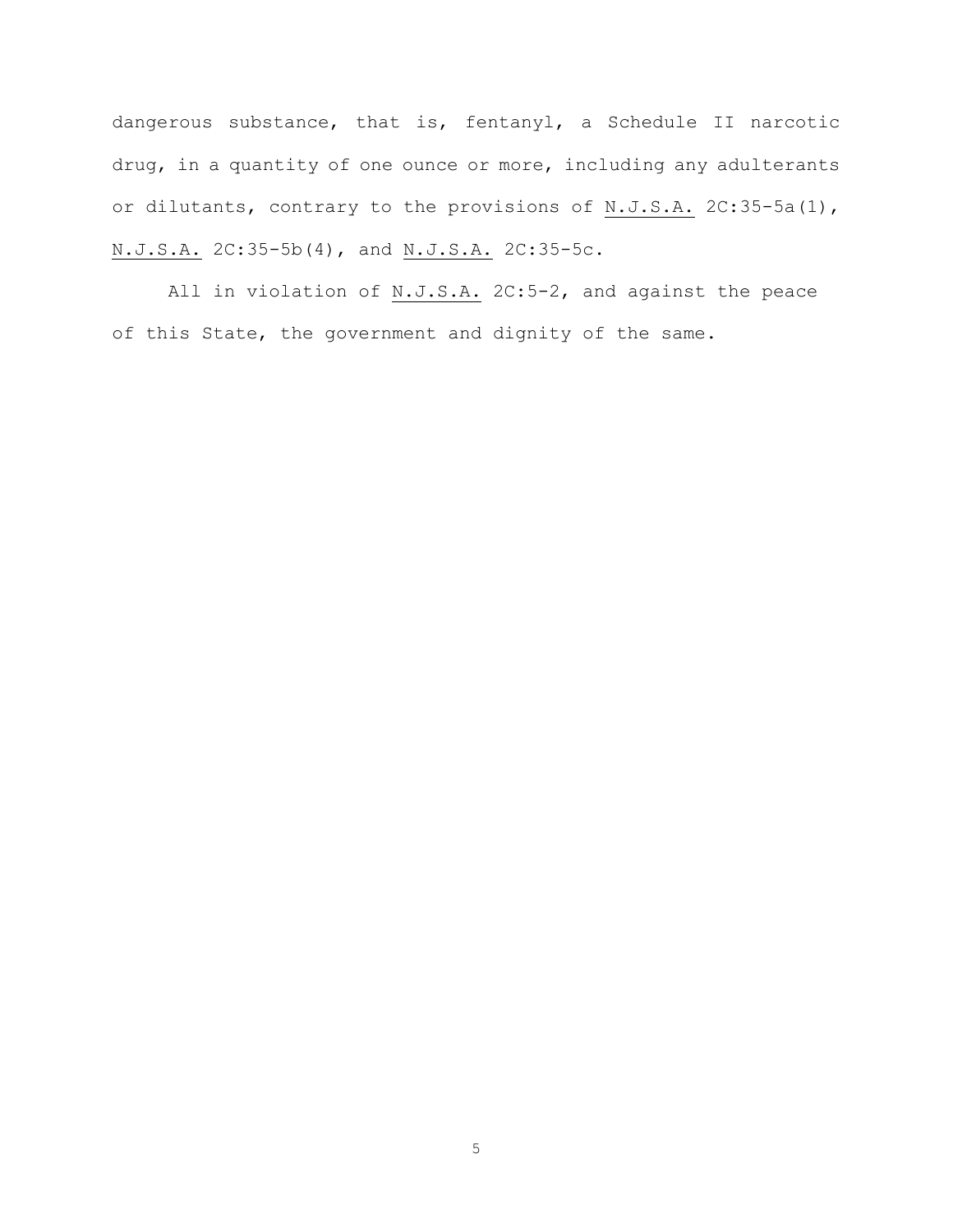### COUNT THREE

(Distribution of a Controlled Dangerous Substance - First Degree)

# JEROME ARMSTEAD

between on or about February 25, 2021, and on or about September 1, 2021, at the City of Salem, in the County of Salem, elsewhere, and within the jurisdiction of this Court, knowingly or purposely did distribute a controlled dangerous substance, that is, cocaine, in a quantity of five ounces or more including any adulterants or dilutants, contrary to the provisions of N.J.S.A. 2C:35-5a(1), N.J.S.A. 2C:35-5b(1), N.J.S.A. 2C:35-5c, and against the peace of this State, the government and dignity of the same.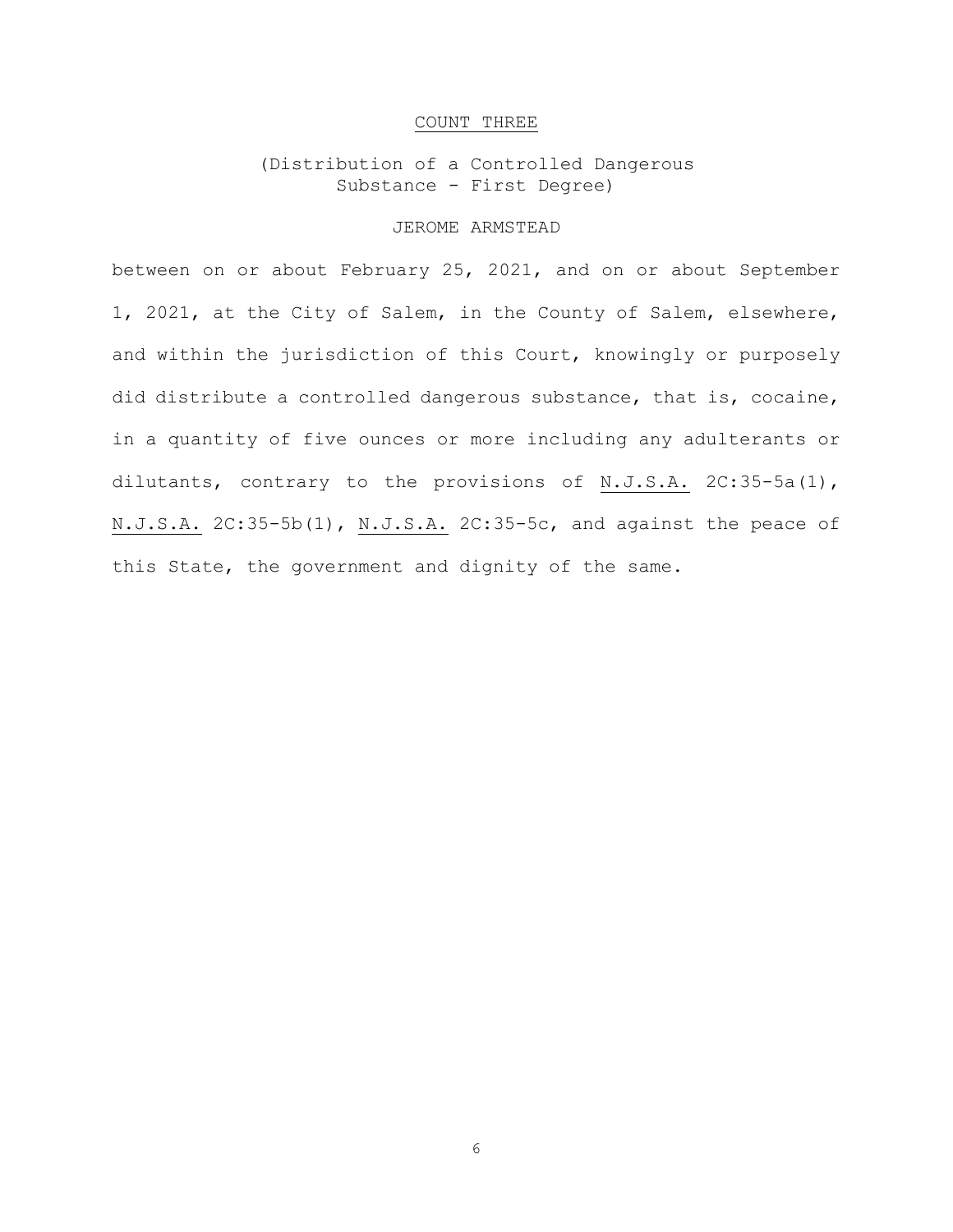# COUNT FOUR

(Distribution of a Controlled Dangerous Substance - First Degree)

JEROME ARMSTEAD

and

#### KUNTA REEVES

on or about September 24, 2021, at the City of Salem, at the Township of Carneys Point, both in the County of Salem, elsewhere, and within the jurisdiction of this Court, knowingly or purposely did distribute a controlled dangerous substance, that is, cocaine, in a quantity of five ounces or more including any adulterants or dilutants, contrary to the provisions of N.J.S.A. 2C:35-5a(1), N.J.S.A. 2C:35-5b(1), N.J.S.A. 2C:2-6, and against the peace of this State, the government and dignity of the same.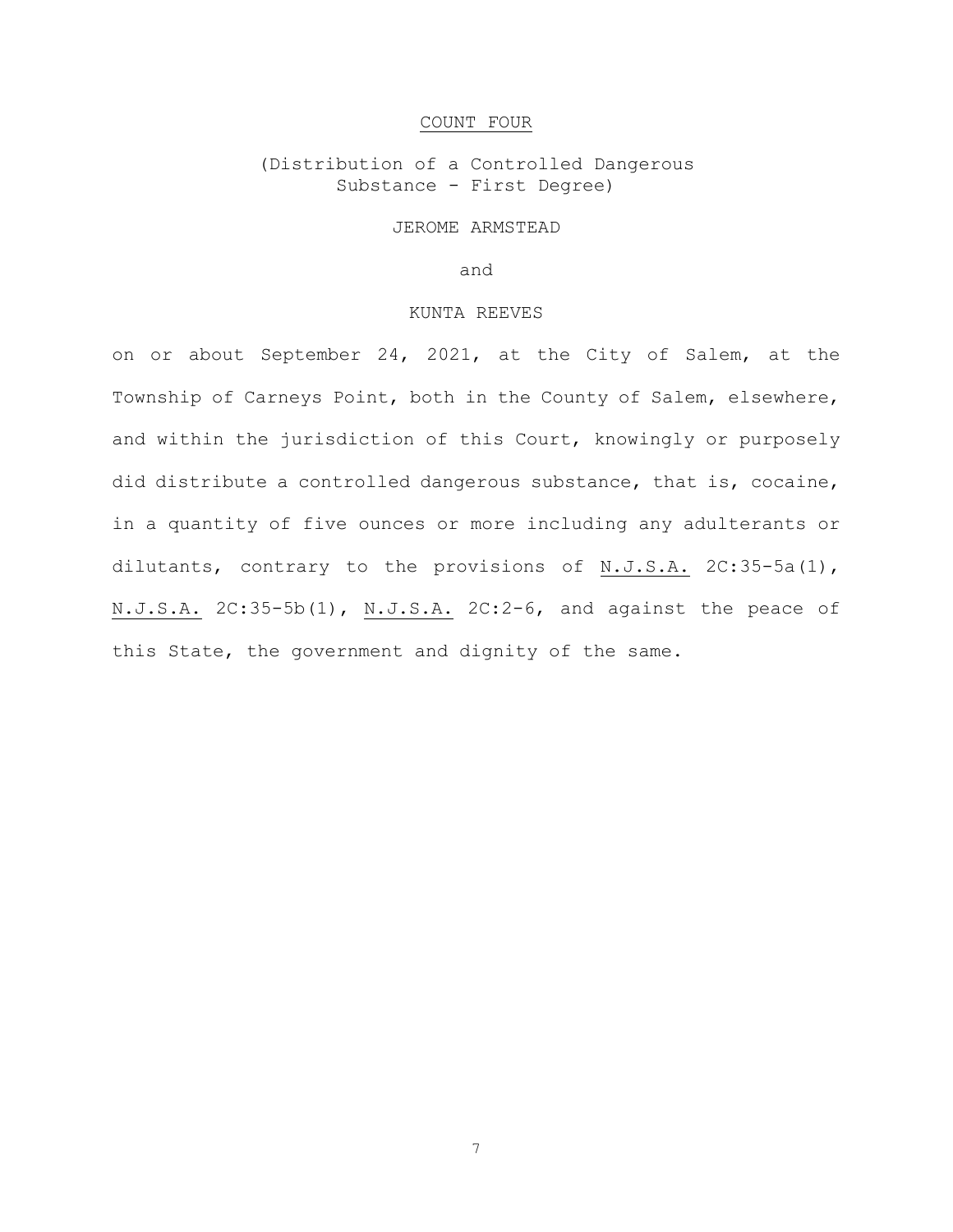# COUNT FIVE

# (Distribution of a Controlled Dangerous Substance - Second Degree)

# JEROME ARMSTEAD

between on or about March 19, 2021, and on or about June 18, 2021, at the City of Salem, in the County of Salem, elsewhere, and within the jurisdiction of this Court, knowingly or purposely did distribute a controlled dangerous substance, that is, fentanyl, a Schedule II narcotic drug, in a quantity of one ounce or more including any adulterants or dilutants, contrary to the provisions of N.J.S.A. 2C:35-5a(1), N.J.S.A. 2C:35-5b(4), N.J.S.A. 2C:35-5c, and against the peace of this State, the government and dignity of the same.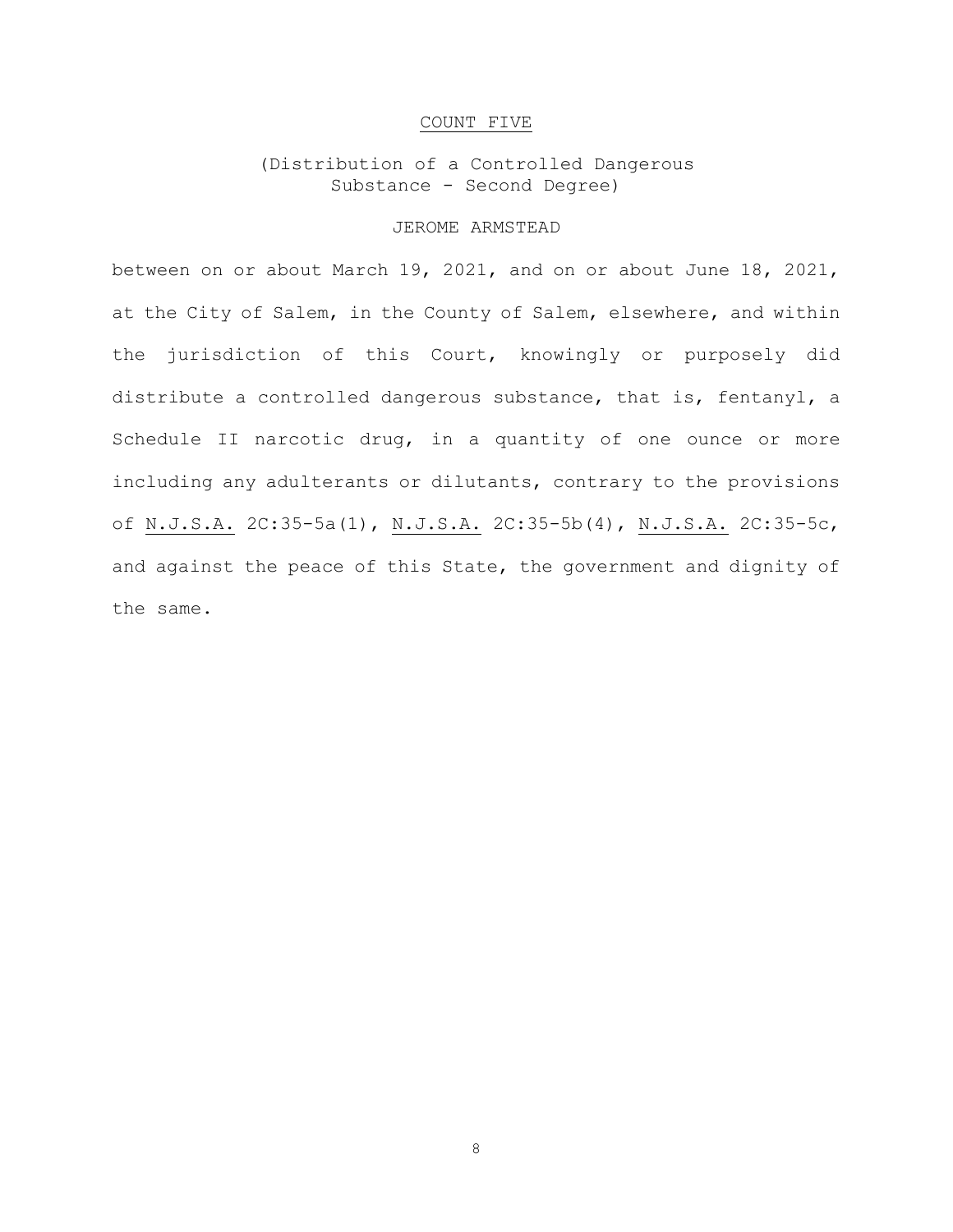#### COUNT SIX

(Distribution of a Controlled Dangerous Substance - Second Degree)

# JEROME ARMSTEAD

and

# WILLIAM BURDEN

between on or about September 4, 2021, and on or about September 29, 2021, at the City of Salem, in the County of Salem, elsewhere, and within the jurisdiction of this Court, knowingly or purposely did distribute a controlled dangerous substance, that is, fentanyl, a Schedule II narcotic drug, in a quantity of one ounce or more including any adulterants or dilutants, contrary to the provisions of N.J.S.A. 2C:35-5a(1), N.J.S.A. 2C:35-5b(4), N.J.S.A. 2C:35-5c, N.J.S.A. 2C:2-6, and against the peace of this State, the government and dignity of the same.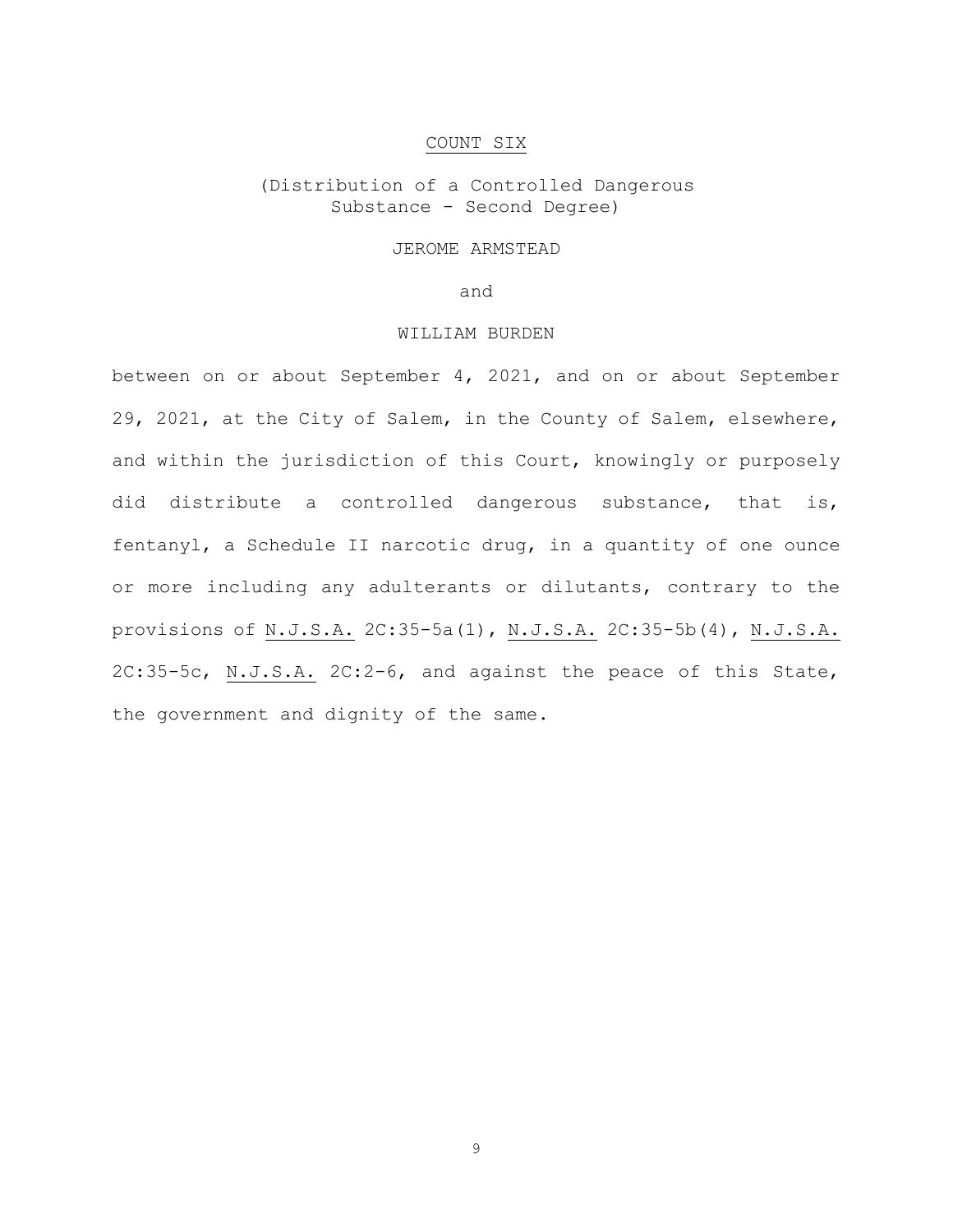### COUNT SEVEN

# (Distribution of a Controlled Dangerous Substance - Second Degree)

# DEBORAH DERRICOTT

on or about September 4, 2021, at the City of Salem, in the County of Salem, elsewhere, and within the jurisdiction of this Court, knowingly or purposely did distribute a controlled dangerous substance, that is, fentanyl, a Schedule II narcotic drug, in a quantity of one ounce or more including any adulterants or dilutants, contrary to the provisions of N.J.S.A. 2C:35-5a(1), N.J.S.A. 2C:35-5b(4), N.J.S.A. 2C:2-6, and against the peace of this State, the government and dignity of the same.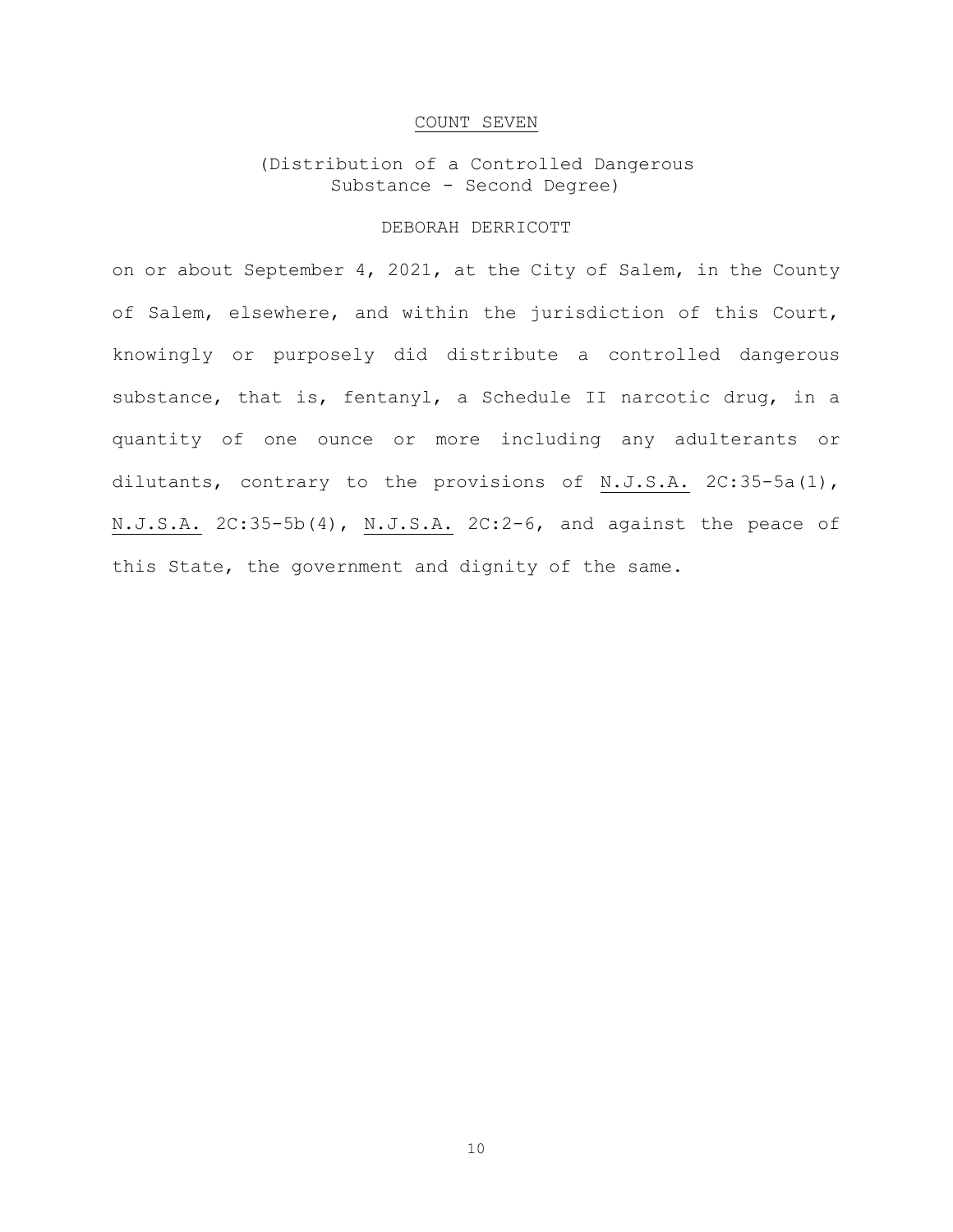# COUNT EIGHT

(Distribution of a Controlled Dangerous Substance - Third Degree)

# JAKE SAXTON

between on or about January 27, 2021, and on or about February 15, 2021, at the City of Salem, in the County of Salem, elsewhere, and within the jurisdiction of this Court, knowingly or purposely did distribute a controlled dangerous substance, that is, cocaine, contrary to the provisions of N.J.S.A. 2C:35-5a(1), N.J.S.A. 2C:35-5b(3), N.J.S.A. 2C:2-6, and against the peace of this State, the government and dignity of the same.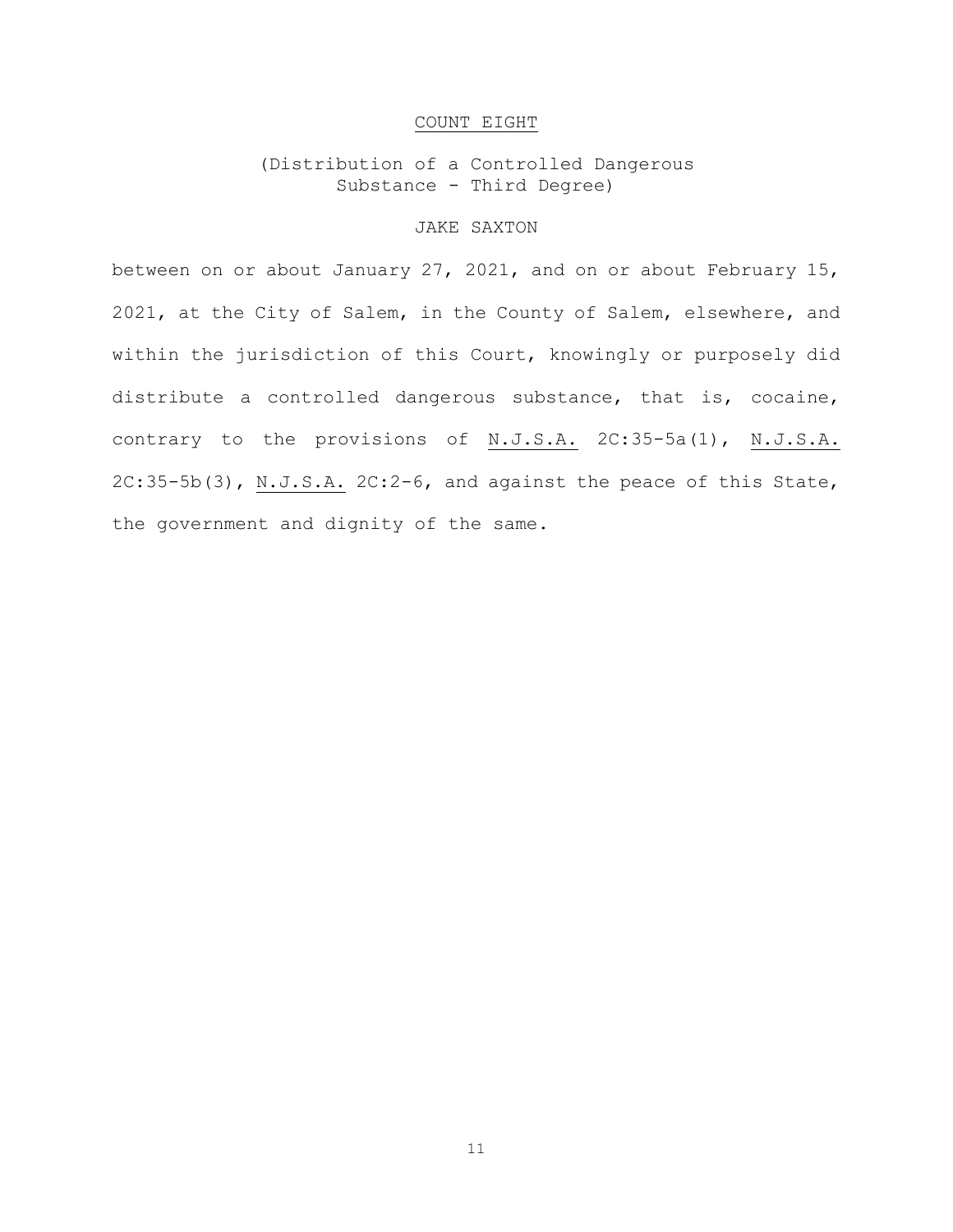# COUNT NINE

# (Distribution of a Controlled Dangerous Substance – Third Degree)

# RONNELL BOOKER

between on or about February 15, 2021, and on or about April 29, 2021, at the City of Salem, in the County of Salem, elsewhere, and within the jurisdiction of this Court, knowingly or purposefully did distribute a controlled dangerous substance, that is, cocaine, contrary to the provisions of N.J.S.A. 2C:35-5a(1), N.J.S.A. 2C:35-5b(3), N.J.S.A. 2C:2-6, and against the peace of this State, the government and dignity of the same.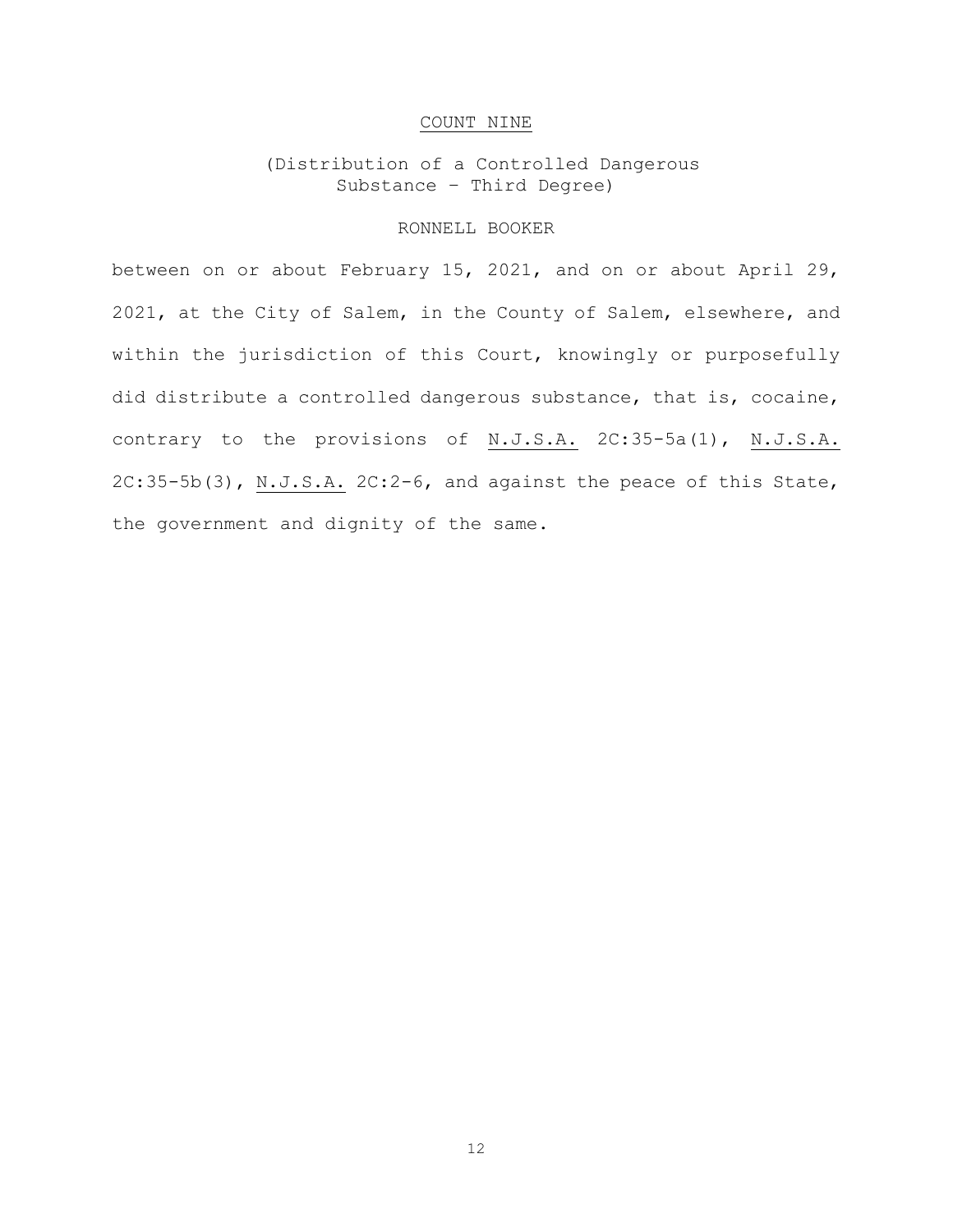# COUNT TEN

# (Distribution of a Controlled Dangerous Substance – Third Degree)

# ARTHUR ARMSTEAD

on or about September 15, 2021, at the City of Salem, in the County of Salem, elsewhere, and within the jurisdiction of this Court, knowingly or purposefully did distribute a controlled dangerous substance, that is, cocaine, contrary to the provisions of N.J.S.A. 2C:35-5a(1), N.J.S.A. 2C:35-5b(3), and against the peace of this State, the government and dignity of the same.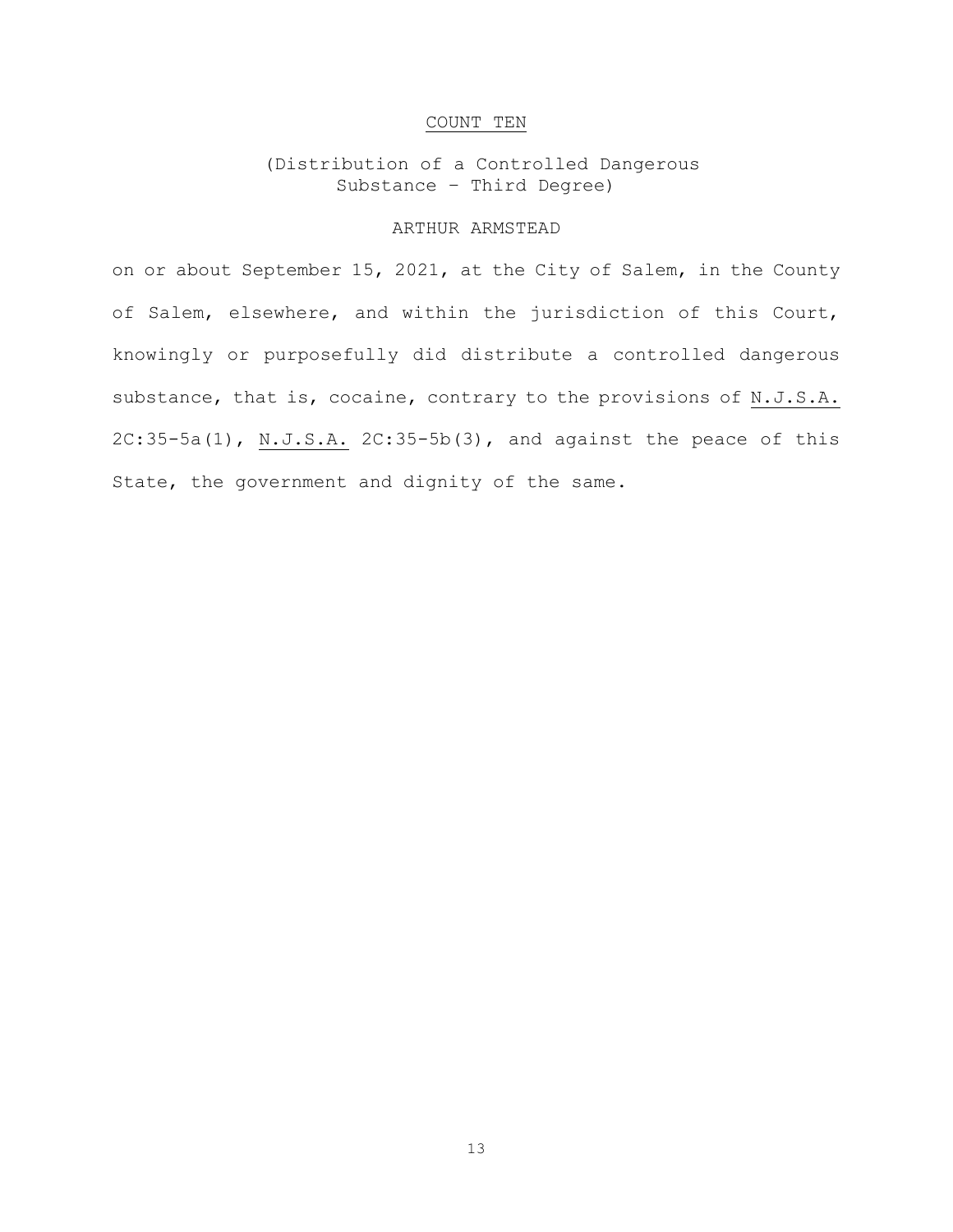# COUNT ELEVEN

(Distribution of a Controlled Dangerous Substance - Third Degree)

# ARTAJ NORTHROP

on or about September 15, 2021, at the City of Salem, in the County of Salem, elsewhere, and within the jurisdiction of this Court, knowingly or purposely did distribute a controlled dangerous substance, that is, fentanyl, a Schedule II narcotic drug, contrary to the provisions of N.J.S.A. 2C:35-5a(1), N.J.S.A. 2C:35-5b(5), and against the peace of this State, the government and dignity of the same.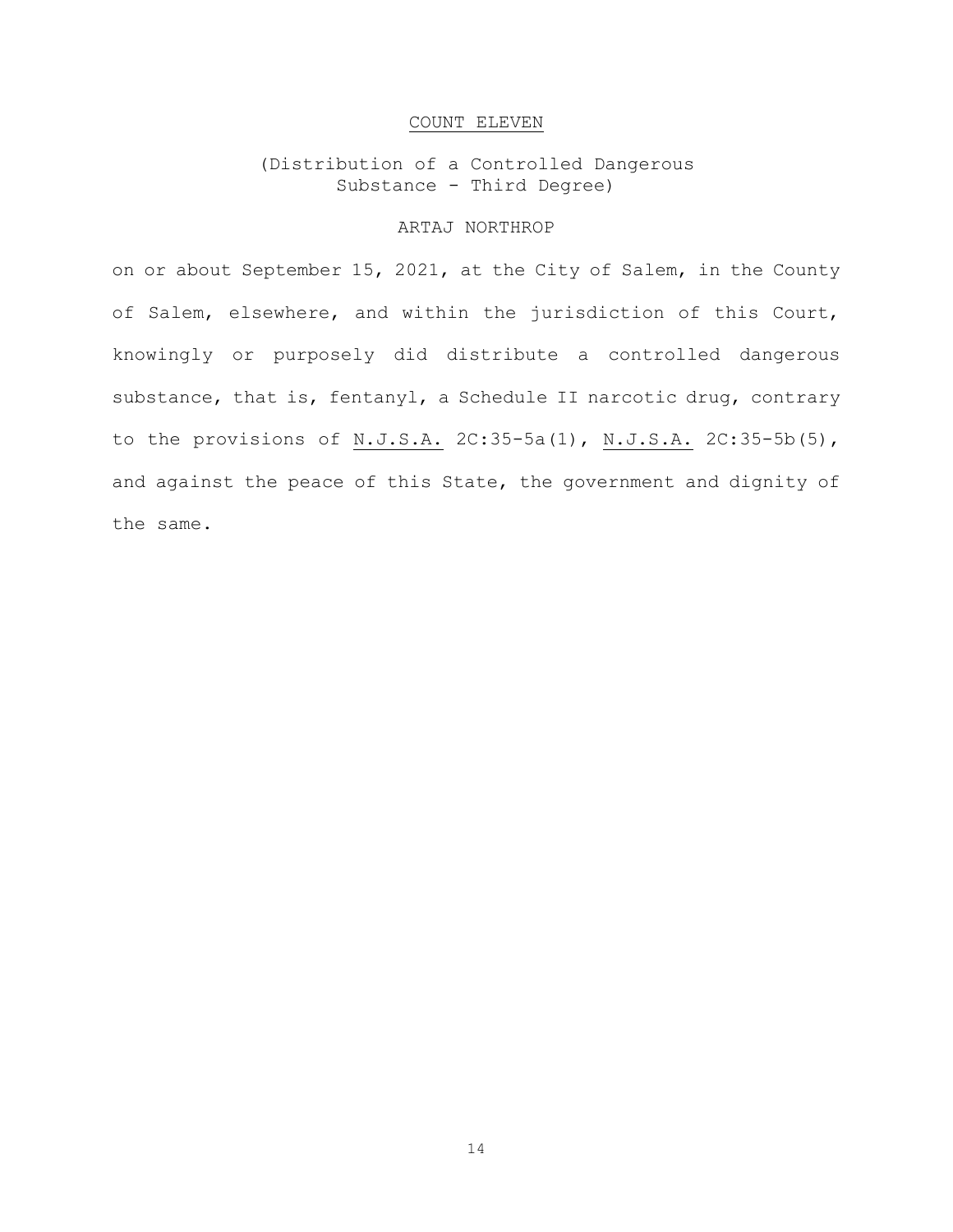#### COUNT TWELVE

(Unlawful Possession of an Assault Firearm - Second Degree)

# KALEB MORRIS

on or about August 23, 2021, at the City of Salem, in the County of Salem, elsewhere, and within the jurisdiction of this Court, knowingly did have in his possession an assault firearm, that is, a. 223 Wylde caliber Anderson Manufacturing semiautomatic assault pistol, serial number 21066041, contrary to the provisions of N.J.S.A. 2C:39-5f, and against the peace of this State, the government and dignity of the same.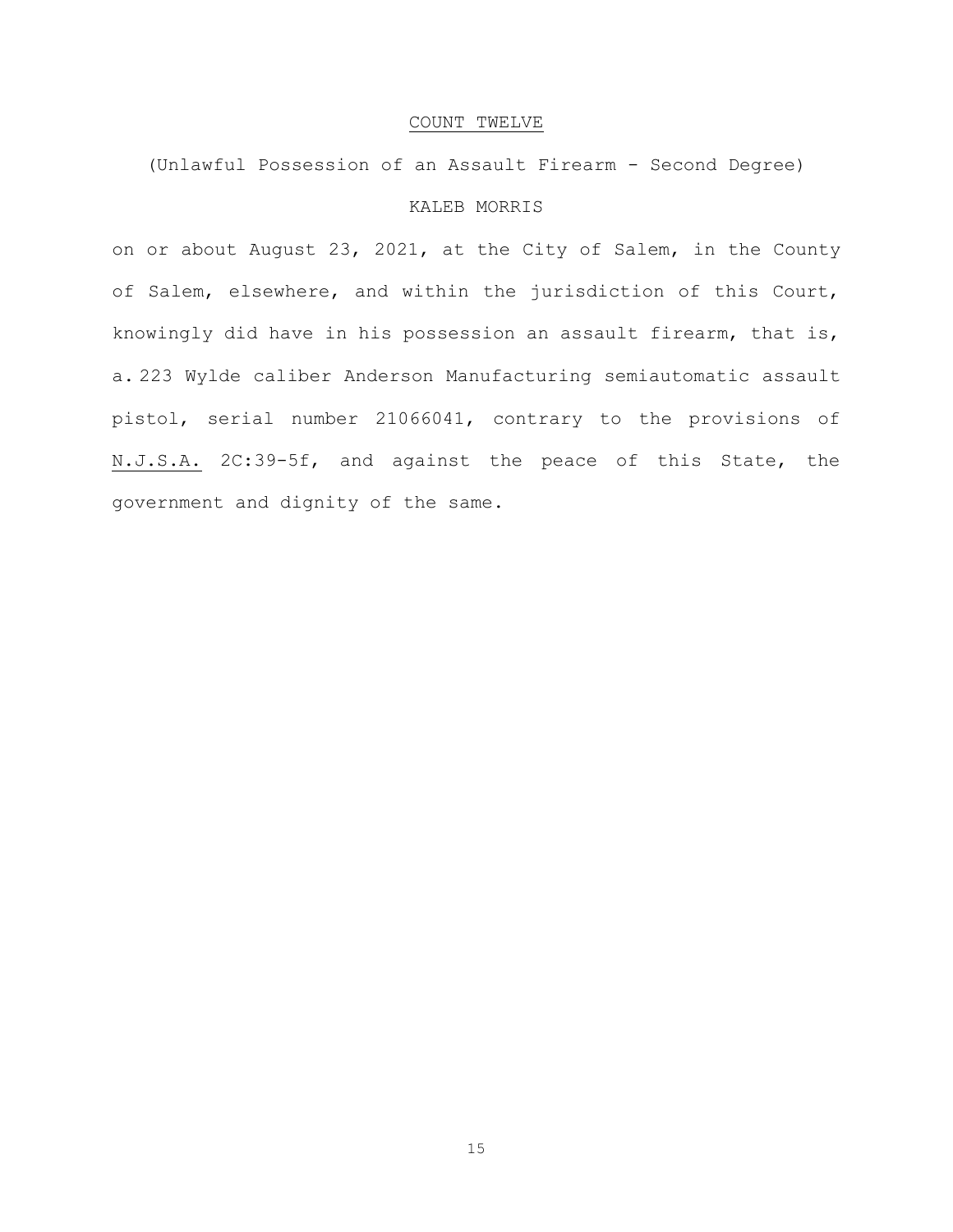# COUNT THIRTEEN

(Unlawful Possession of a Large Capacity Ammunition Magazine - Fourth Degree)

# KALEB MORRIS

on or about August 23, 2021, at the City of Salem, in the County of Salem, elsewhere, and within the jurisdiction of this Court, knowingly did possess a large capacity ammunition magazine, contrary to the provisions of N.J.S.A. 2C:39-3j, and against the peace of this State, the government and dignity of the same.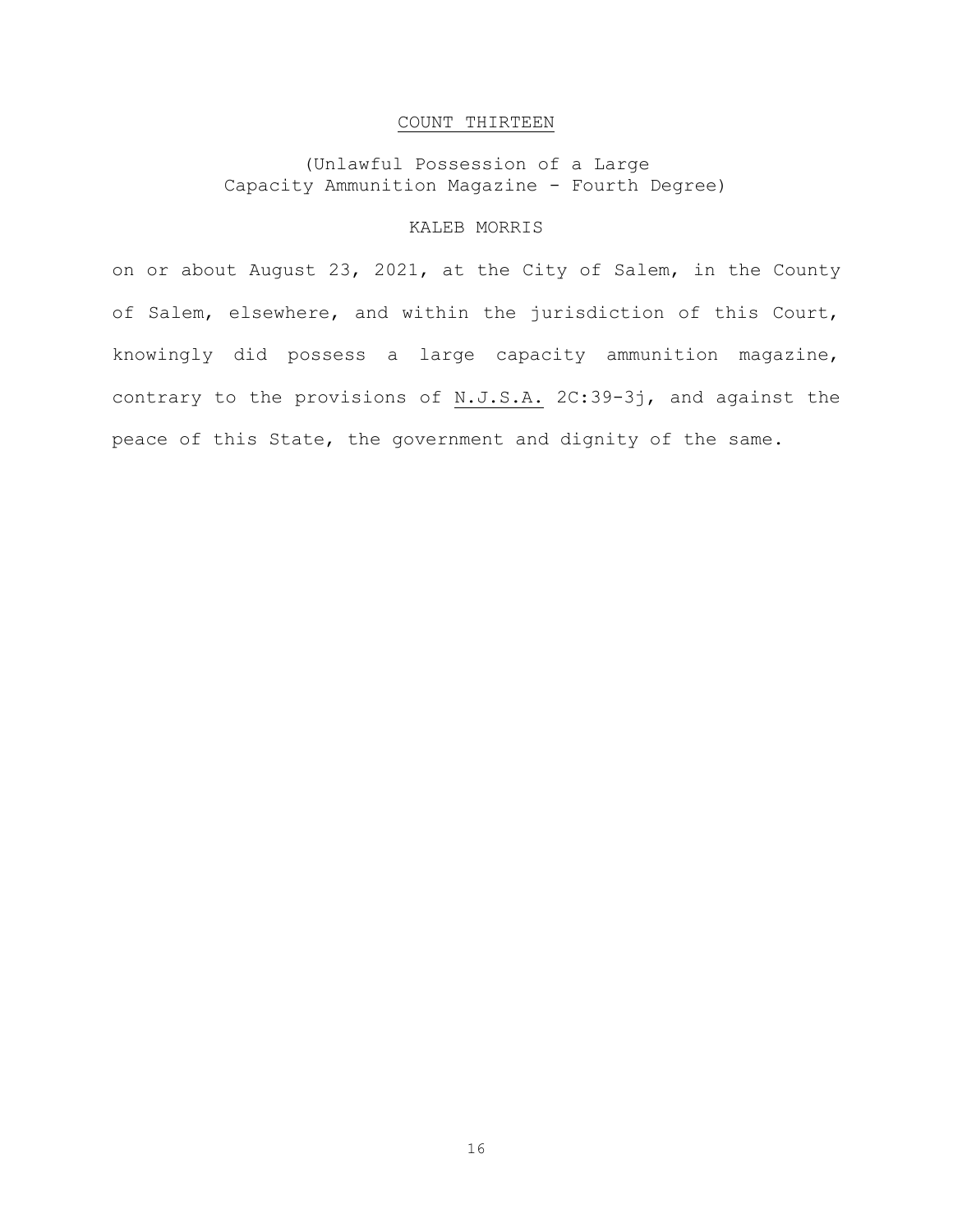#### COUNT FOURTEEN

Possession of a Firearm During the Commission of Certain Crimes - Second Degree)

KALEB MORRIS

DAMYJA NOEL

and

# JEROME ARMSTEAD

on or about September 7, 2021, at the City of Salem, in the County of Salem, elsewhere, and within the jurisdiction of this Court, knowingly did possess a certain weapon, that is, a Taurus Millennium G2 9mm handgun, serial number TJW60501, while in the course of committing or attempting to commit a violation of N.J.S.A. 2C:35-5a; contrary to the provisions of N.J.S.A. 2C:39- 4.1a, and N.J.S.A.2C:2-6 and against the peace of this State, the government and dignity of the same.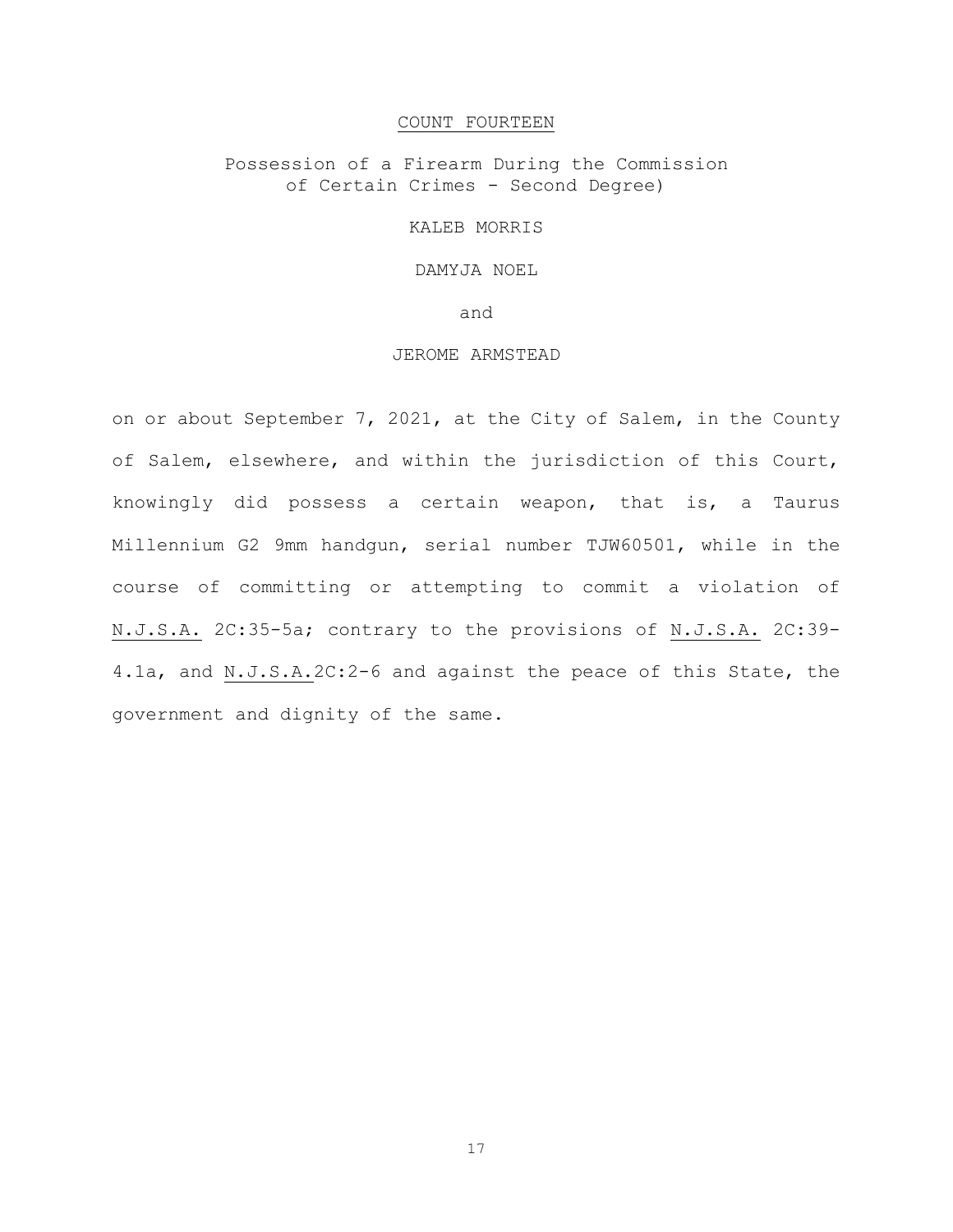# COUNT FIFTEEN

# (Possession of a Controlled Dangerous Substance – Third Degree) KALEB MORRIS

# DAMYJA NOEL

and

# JEROME ARMSTEAD

on or about September 7, 2021, at the City of Salem, in the County of Salem, elsewhere, and within the jurisdiction of this Court, knowingly or purposefully did possess a controlled dangerous substance, that is, cocaine, a Schedule II controlled dangerous substance, contrary to the provisions of N.J.S.A. 2C:35-10a(1), and against the peace of this State, the government and dignity of the same.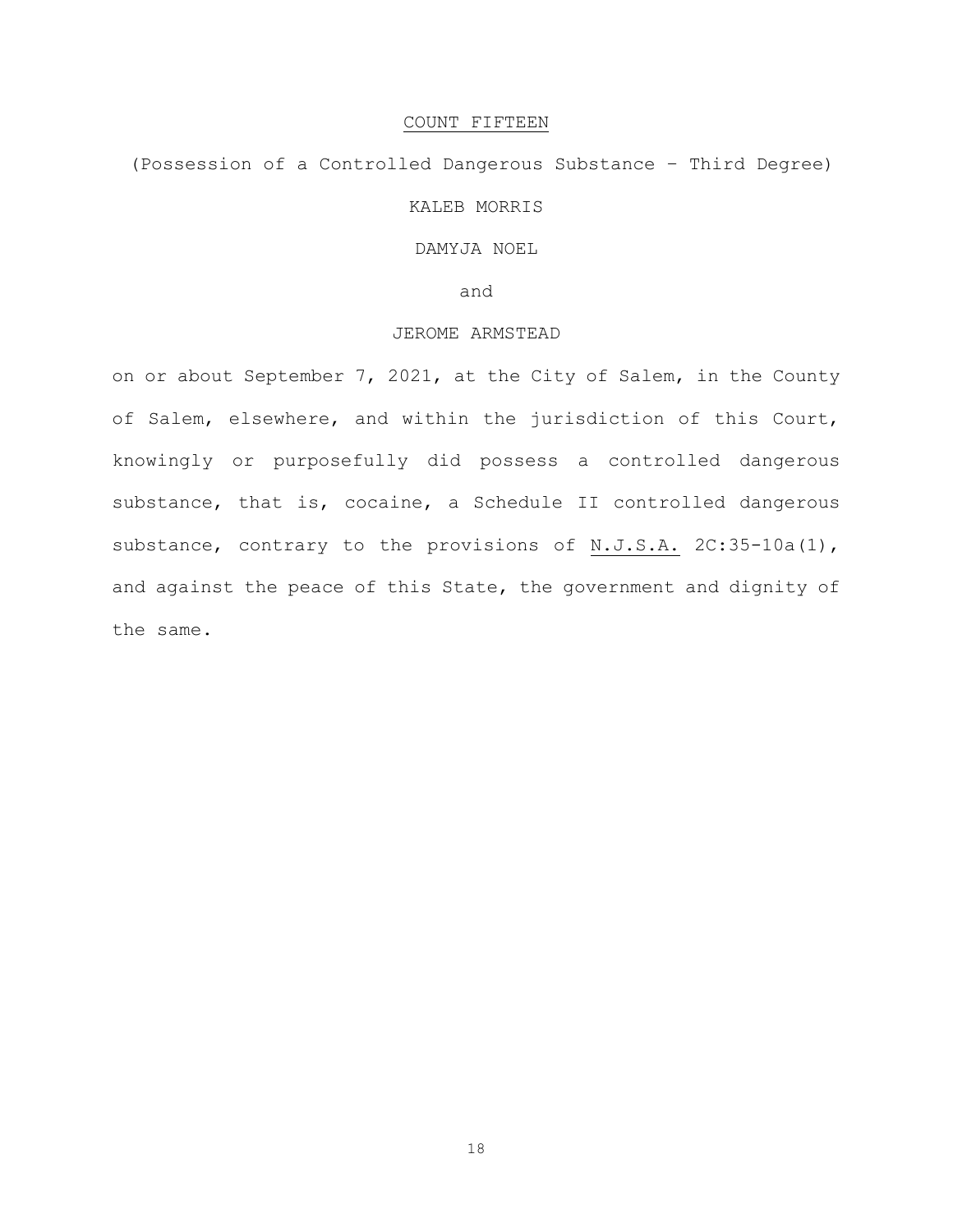# COUNT SIXTEEN

# (Possession with Intent to Distribute a Controlled Dangerous Substance – Third Degree)

# KALEB MORRIS

# DAMYJA NOEL

#### And

# JEROME ARMSTEAD

on or about September 7, 2021, at the City of Salem, in the County of Salem, elsewhere, and within the jurisdiction of this Court, knowingly or purposely did possess with intent to distribute a controlled dangerous substance, that is, cocaine, contrary to the provisions of N.J.S.A. 2C:35-5a(1), N.J.S.A. 2C:35-5b(3), N.J.S.A. 2C:2-6, and against the peace of this State, the government and dignity of the same.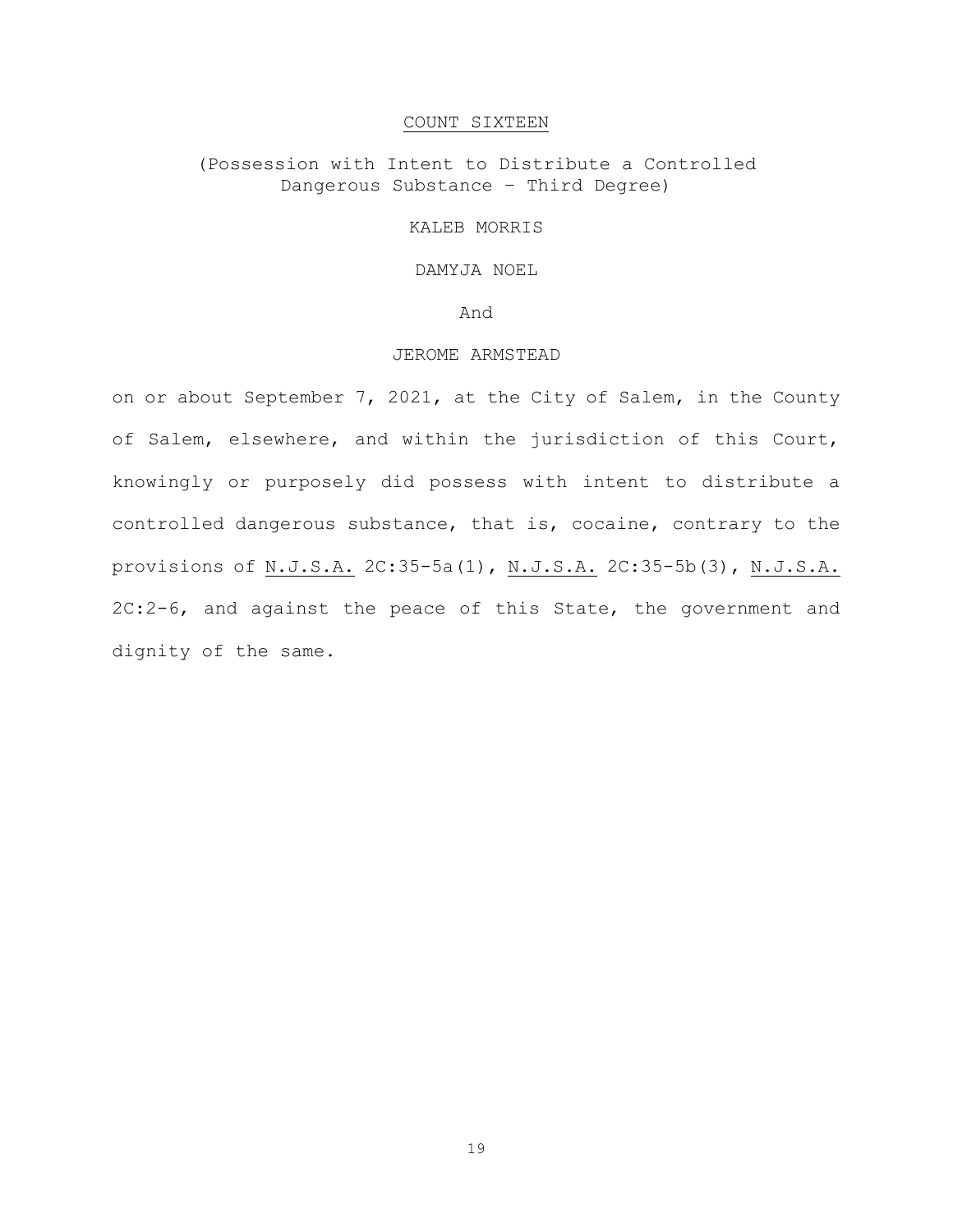#### COUNT SEVENTEEN

# (Unlawful Possession of a Weapon - Second Degree)

# JEROME ARMSTEAD

on or about September 7, 2021, at the City of Salem, in the County of Salem, elsewhere, and within the jurisdiction of this Court, knowingly did possess a certain weapon, that is, a Taurus Millennium G2 9mm handgun, serial number TJW60501, without first having obtained a permit to carry same as provided in N.J.S.A. 2C:58-4, contrary to the provisions of N.J.S.A. 2C:39-5b, and against the peace of this State, the government and dignity of the same.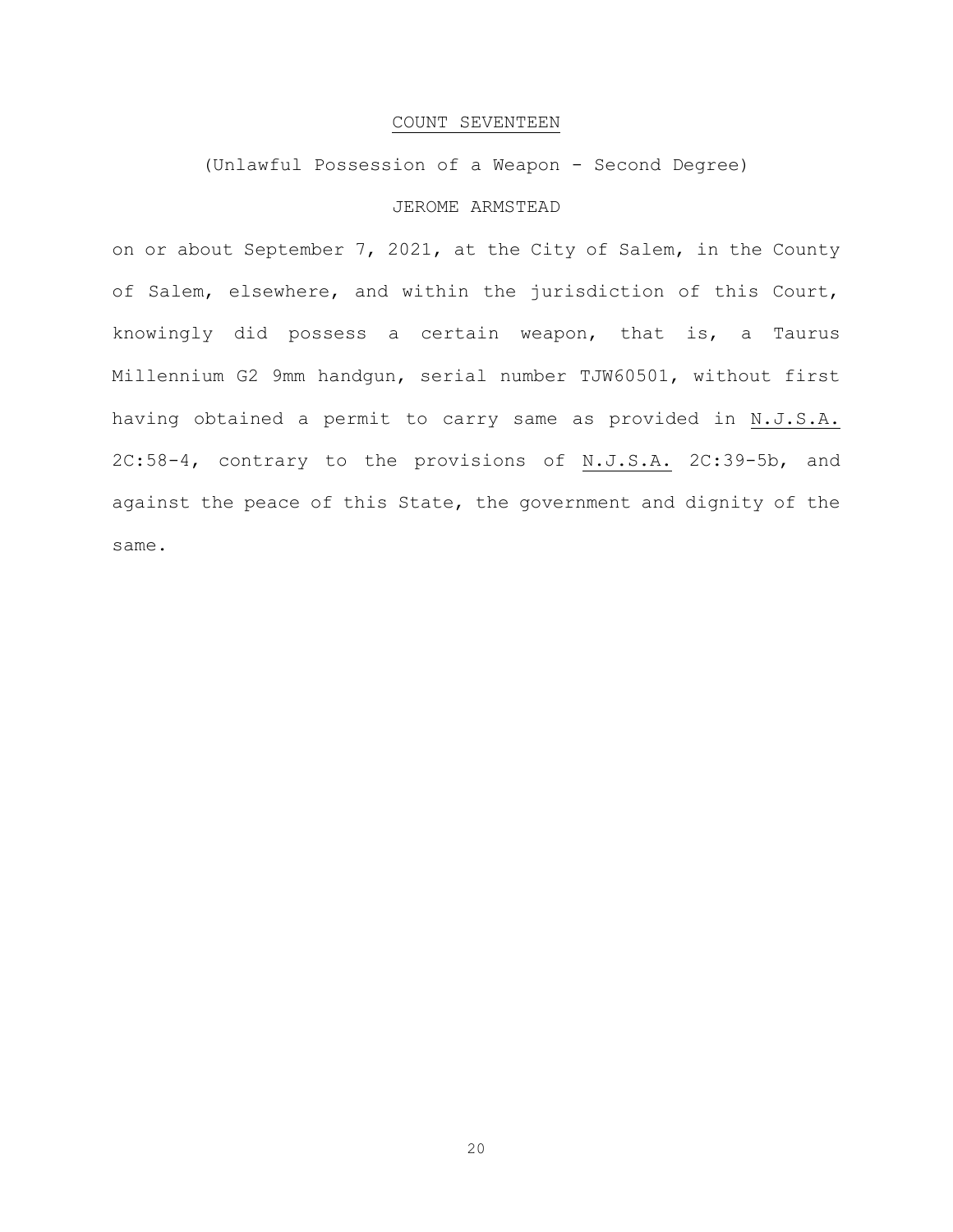# COUNT EIGHTEEN

(Unlawful Possession of a Large Capacity Ammunition Magazine - Fourth Degree)

KALEB MORRIS

# DAMYJA NOEL

and

# JEROME ARMSTEAD

on or about September 7, 2021, at the City of Salem, in the County of Salem, elsewhere, and within the jurisdiction of this Court, knowingly did possess a large capacity ammunition magazine, contrary to the provisions of N.J.S.A. 2C:39-3j, and against the peace of this State, the government and dignity of the same.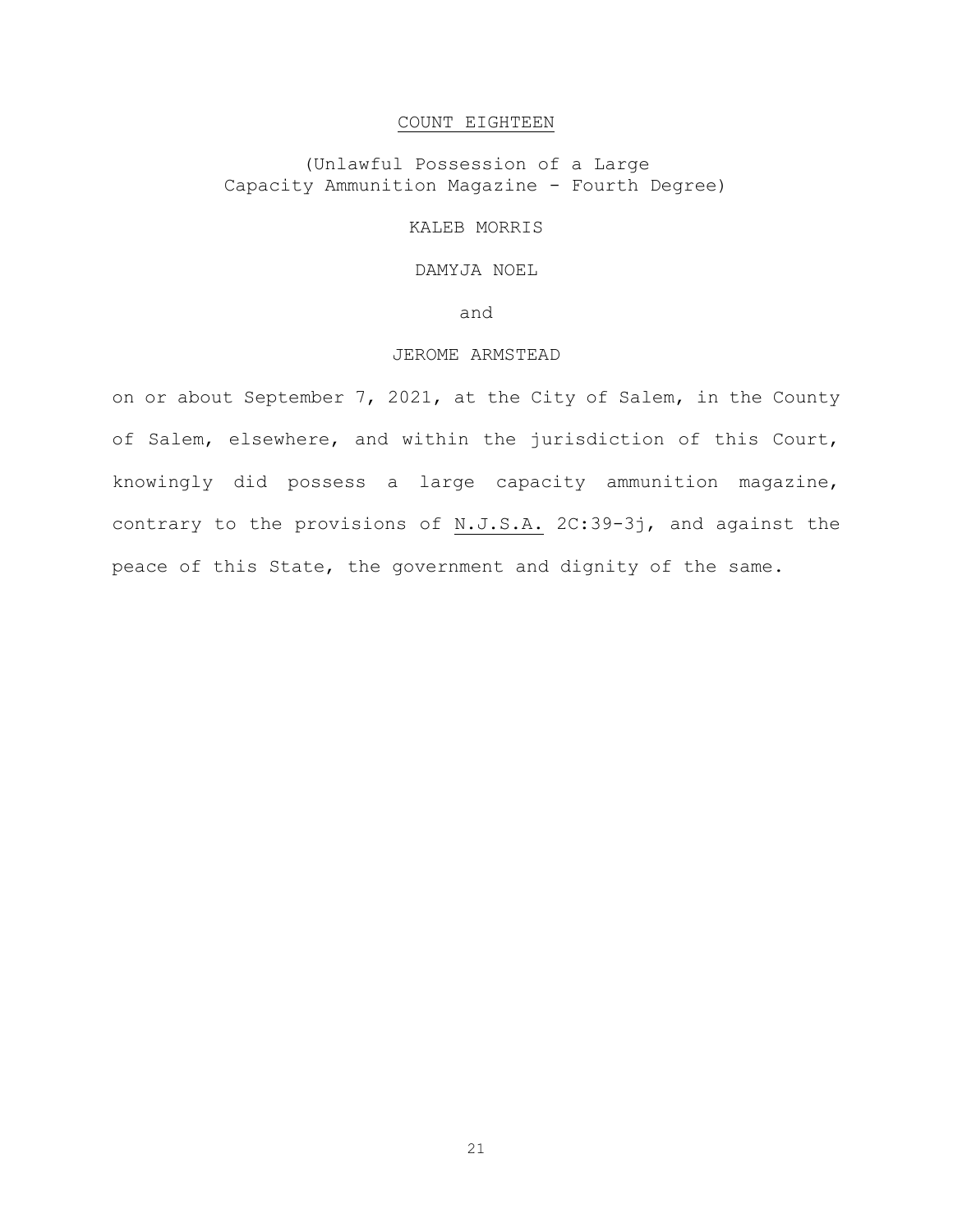#### COUNT NINETEEN

#### (Conspiracy – Second Degree)

# WILLIAM BURDEN

# and

# DEBORAH DERRICOTT

on or about October 1, 2021, at the City of Bridgeton, in the County of Cumberland, at the Township of Buena, in the County of Atlantic elsewhere, and within the jurisdiction of this Court, with the purpose of promoting or facilitating the commission of the crimes of Distribution of Controlled Dangerous Substances, did agree that:

1. One or more of them would engage in conduct which would constitute the aforesaid crimes, or

2. One or more of them would aid in the planning, solicitation or commission of said crimes, that is:

A. Knowingly or purposely distribute a controlled dangerous substance, that is, cocaine, in a quantity of one-half ounce or more, including any adulterants or dilutants, contrary to the provisions of N.J.S.A. 2C:35-5a(1), N.J.S.A. 2C:35-5b(2), N.J.S.A. 2C:35-5c.

B. Knowingly or purposely distribute a controlled dangerous substance, that is, fentanyl, a Schedule II narcotic drug, in a quantity of one ounce or more, including any adulterants or dilutants, contrary to the provisions of N.J.S.A. 2C:35-5a(1),

22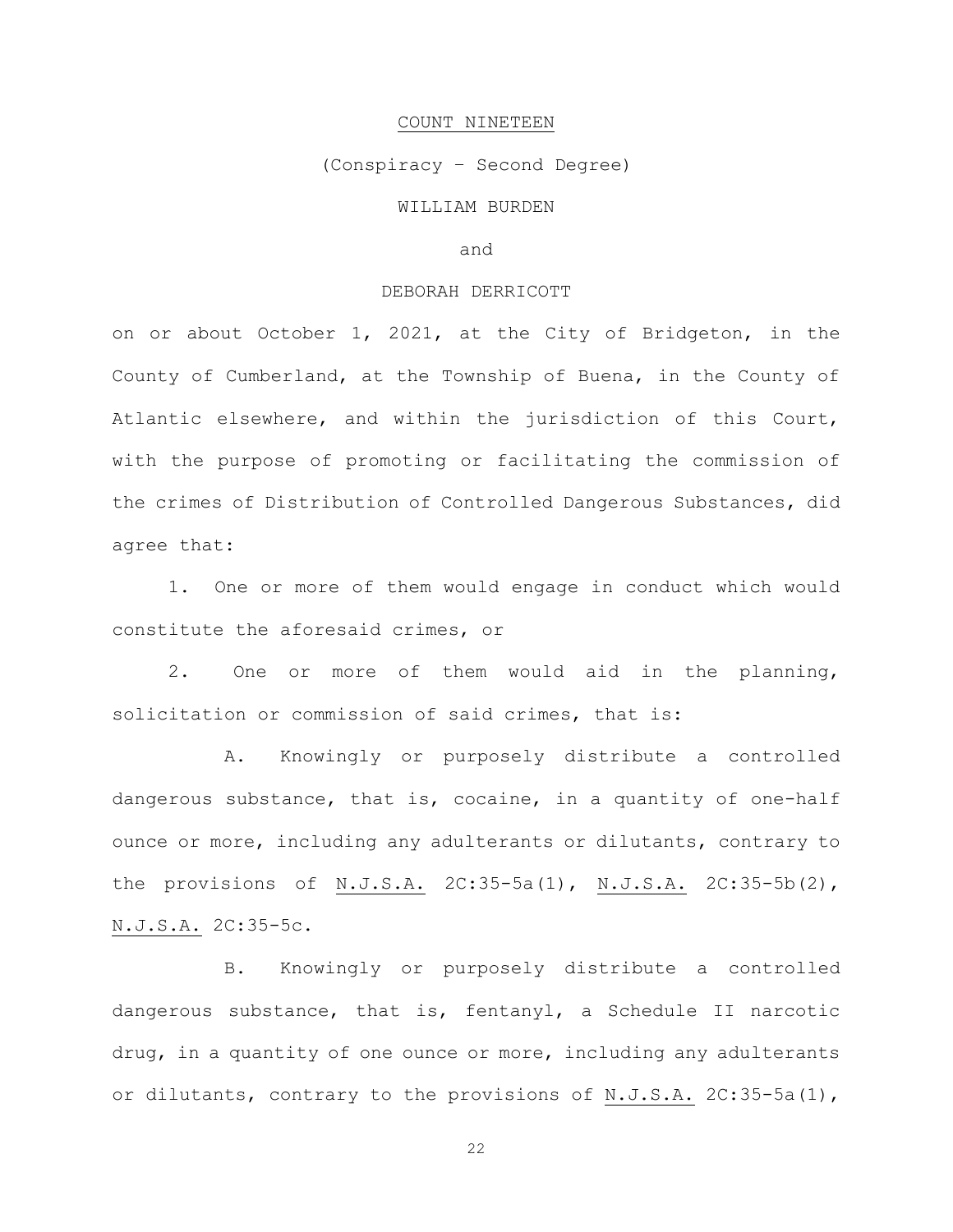N.J.S.A. 2C:35-5b(4), N.J.S.A. 2C:35-5c.

B. Knowingly or purposely distribute a controlled dangerous substance, that is methamphetamine, in a quantity of one-half ounce but less than five ounces, including any adulterants or dilutants, contrary to the provisions of N.J.S.A. 2C:35-5a(1) and N.J.S.A. 2C:35-5b(9)(a).

C. Knowingly or purposely distribute a controlled dangerous substance, that is, marijuana, in a quantity of one ounce or more but less than five pounds, including any adulterants or dilutants, contrary to the provisions of N.J.S.A. 2C:35-5a(1) and N.J.S.A. 2C:35-5b(11)(b), and N.J.S.A. 2C:35-5c.

All in violation of N.J.S.A. 2C:5-2, and against the peace of this State, the government and dignity of the same.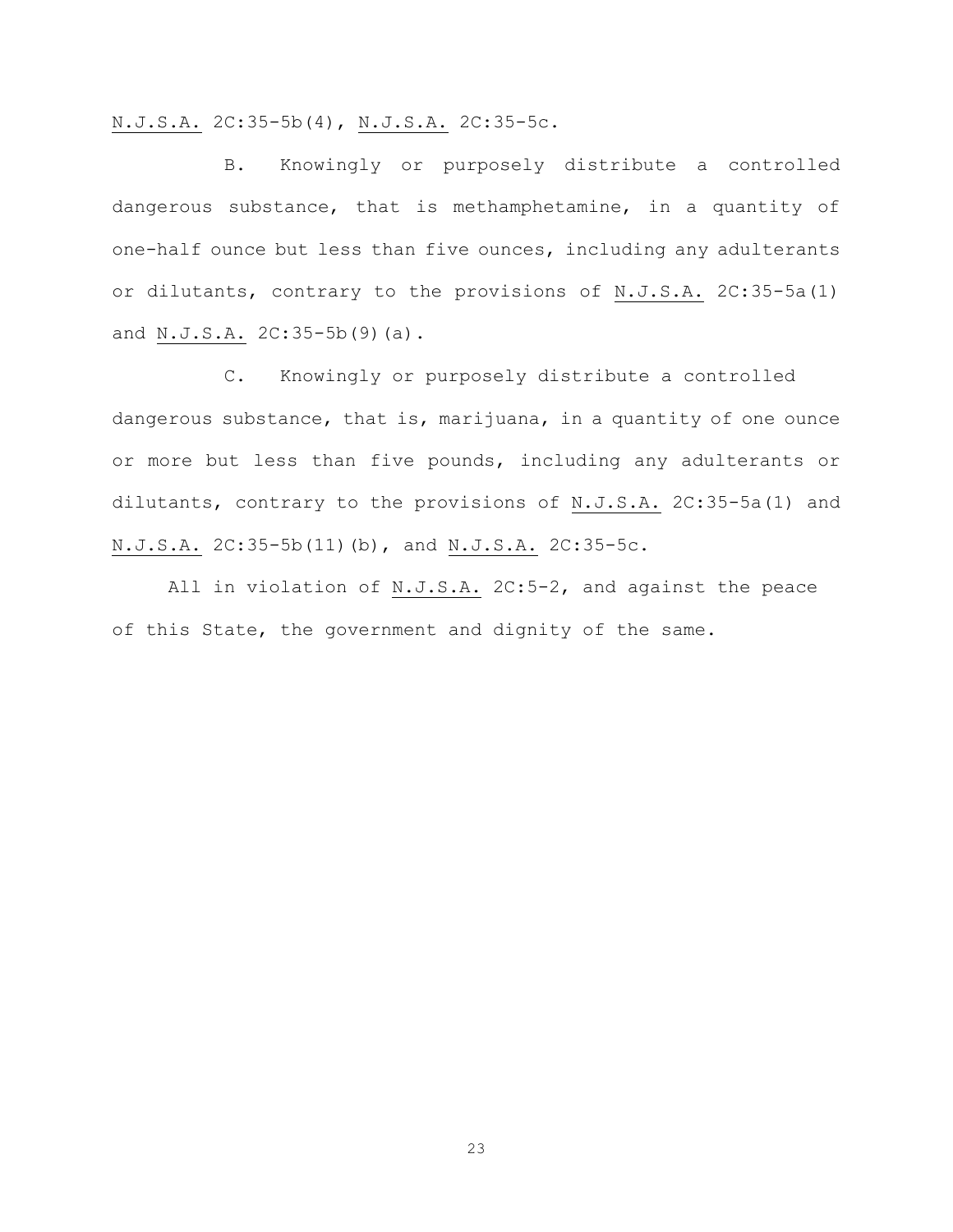#### COUNT TWENTY

# (Possession of a Controlled Dangerous Substance – Third Degree) WILLIAM BURDEN

### and

# DEBORAH DERRICOTT

on or about October 1, 2021, at the City of Salem, in the County of Salem, at the Township of Buena, in the County of Atlantic, elsewhere, and within the jurisdiction of this Court, knowingly or purposefully did possess a controlled dangerous substance, that is, cocaine, and/or fentanyl, and/or methamphetamine, Schedule II controlled dangerous substances, contrary to the provisions of N.J.S.A. 2C:35-10a(1), and against the peace of this State, the government and dignity of the same.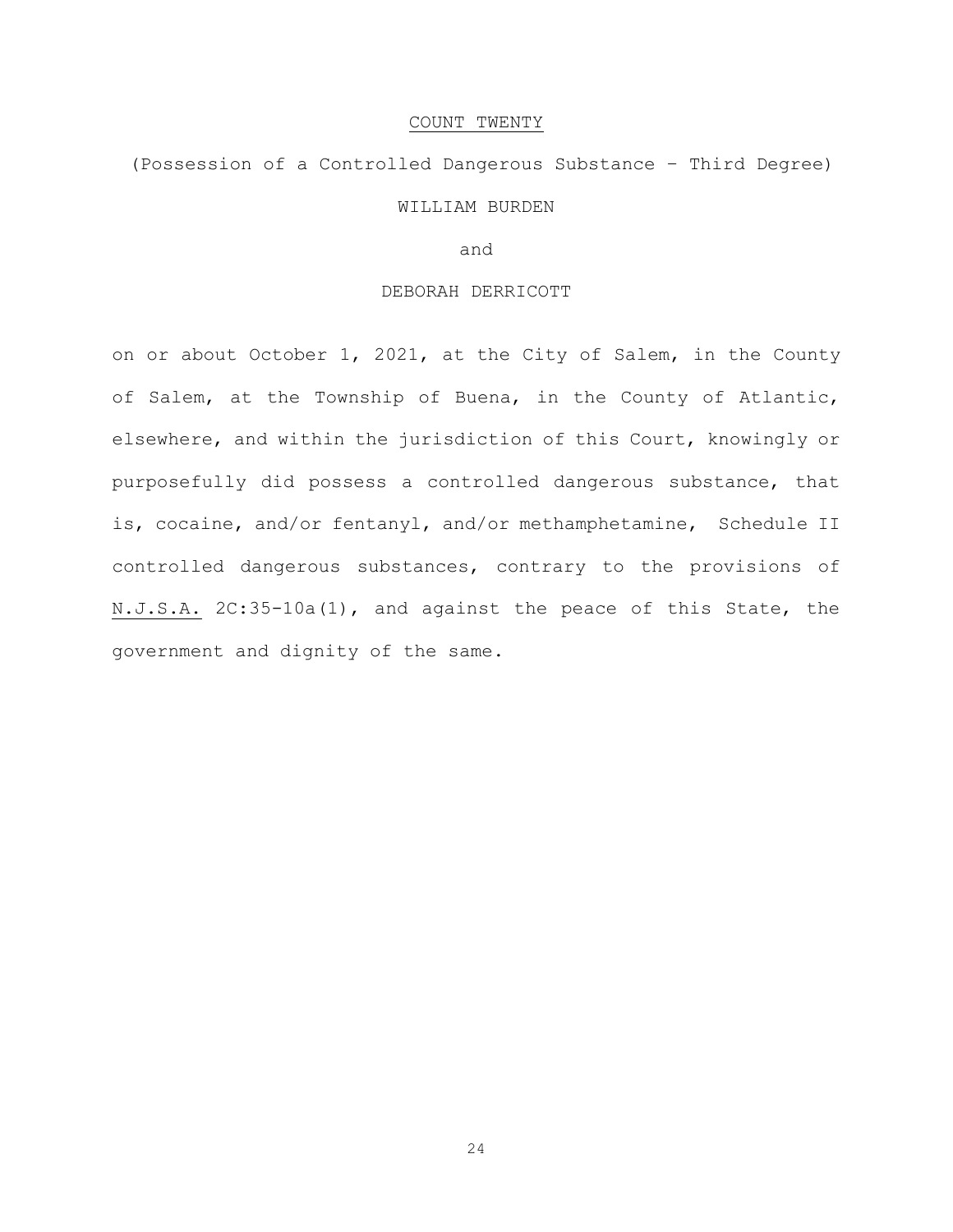#### COUNT TWENTY-ONE

(Possession of a Controlled Dangerous Substance – Fourth Degree)

#### WILLIAM BURDEN

and

# DEBORAH DERRICOTT

on or about October 1, 2021, at the City of Bridgeton, in the County of Cumberland, at the Township of Buena, in the County of Atlantic, elsewhere, and within the jurisdiction of this Court, knowingly or purposefully did possess a controlled dangerous substance, that is, marijuana, in a quantity of more than six ounces, contrary to the provisions of N.J.S.A. 2C:35-10a(3)(b), and against the peace of this State, the government and dignity of the same.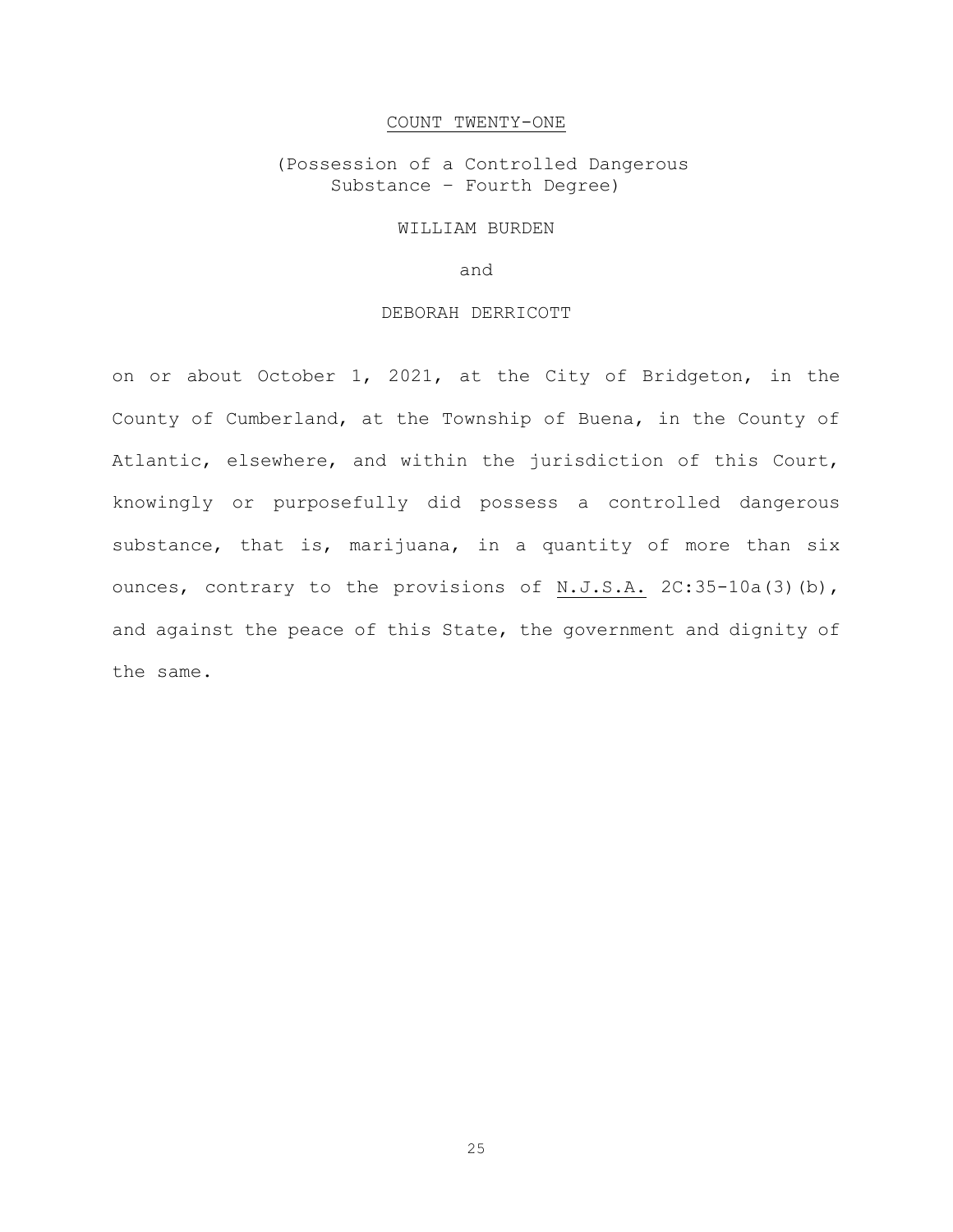#### COUNT TWENTY-TWO

(Possession with Intent to Distribute a Controlled Dangerous Substance – Second Degree)

#### WILLIAM BURDEN

and

# DEBORAH DERRICOTT

on or about October 1, 2021, at the City of Bridgeton, in the County of Cumberland, at the Township of Buena, in the County of Atlantic, elsewhere, and within the jurisdiction of this Court, knowingly or purposely did possess with intent to distribute a controlled dangerous substance, that is, fentanyl, a Schedule II narcotic drug, in a quantity of one ounce or more, including any adulterants or dilutants, contrary to the provisions of N.J.S.A. 2C:35-5a(1), N.J.S.A. 2C:35-5b(4), N.J.S.A. 2C:35-5c, N.J.S.A. 2C:2-6, and against the peace of this State, the government and dignity of the same.

26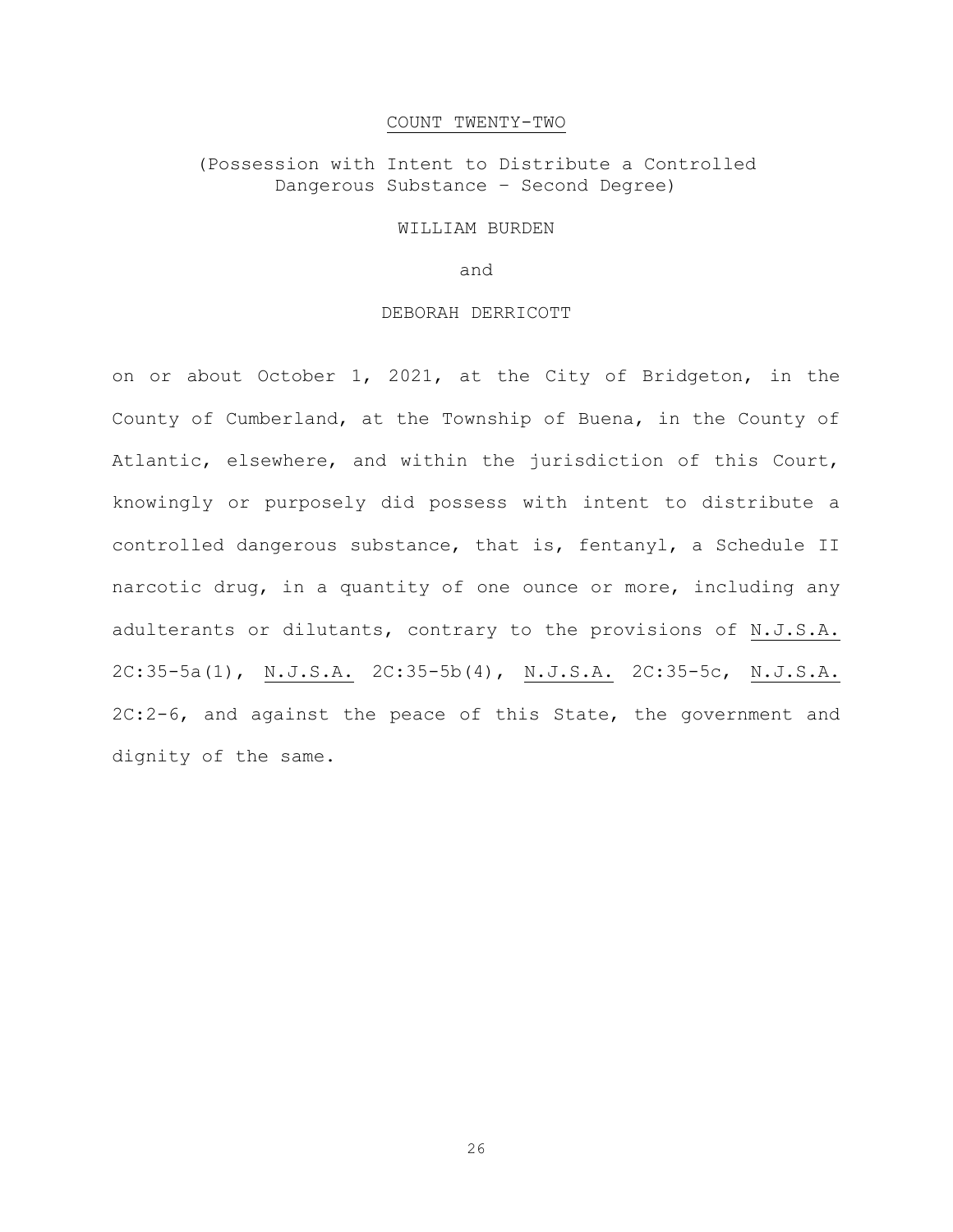#### COUNT TWENTY-THREE

# (Possession with Intent to Distribute a Controlled Dangerous Substance – Second Degree)

#### WILLIAM BURDEN

and

# DEBORAH DERRICOTT

on or about October 1, 2021, at the Township of Buena, in the County of Atlantic, elsewhere, and within the jurisdiction of this Court, knowingly or purposely did possess with intent to distribute a controlled dangerous substance, that is, methamphetamine, in a quantity of one-half ounce or more but less than five ounces, including any adulterants or dilutants, contrary to the provisions of N.J.S.A. 2C:35-5a(1), N.J.S.A. 2C:35-5b(9)(a), N.J.S.A. 2C:2- 6, and against the peace of this State, the government and dignity of the same.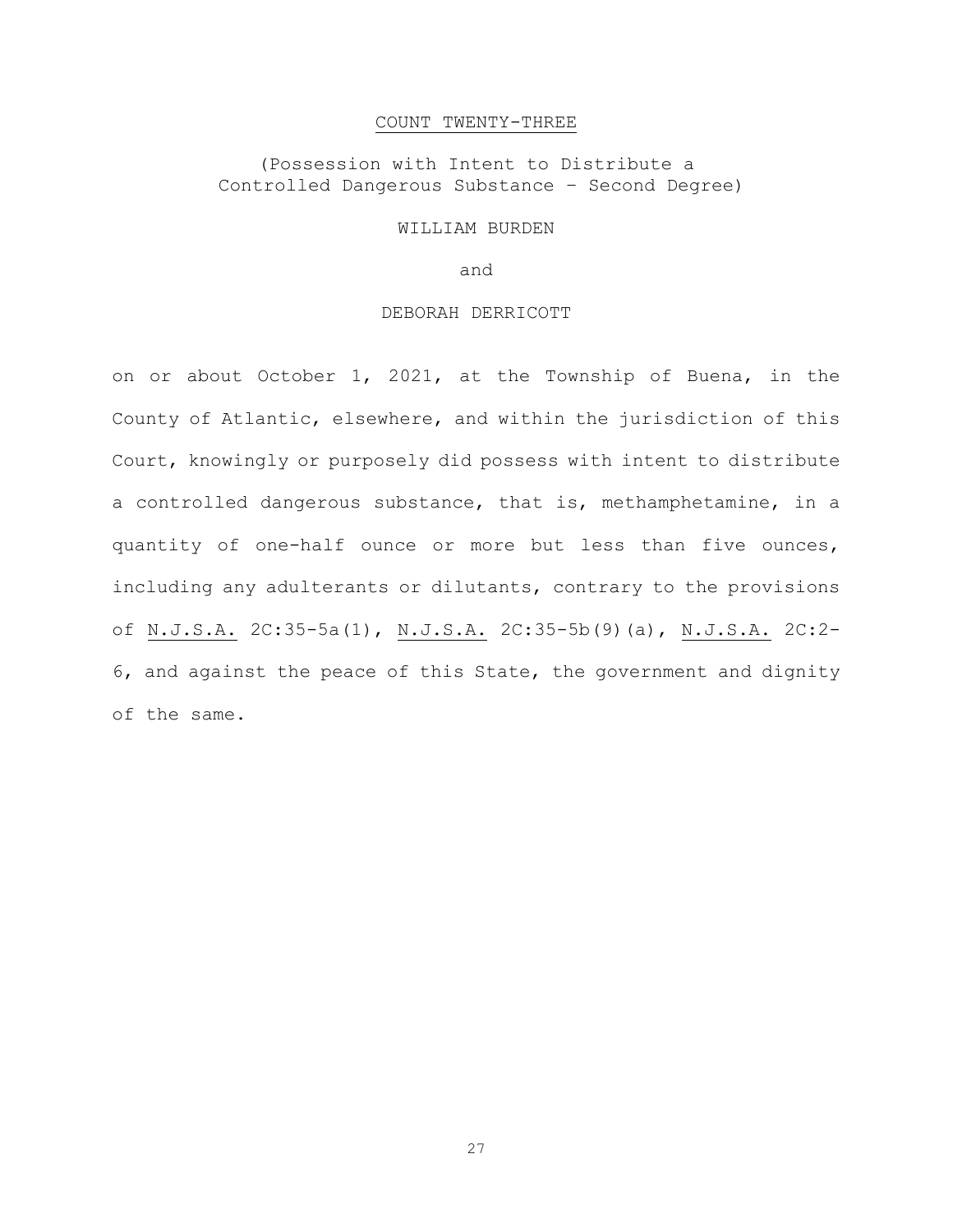#### COUNT TWENTY-FOUR

# (Possession with Intent to Distribute a Controlled Dangerous Substance – Second Degree)

#### WILLIAM BURDEN

and

#### DEBORAH DERRICOTT

on or about October 1, 2021, at the City of Bridgeton, in the County of Cumberland, at the Township of Buena, in the County of Atlantic, elsewhere, and within the jurisdiction of this Court, knowingly or purposely did possess with intent to distribute a controlled dangerous substance, that is, cocaine, in a quantity of one-half ounce or more but less than five ounces, including any adulterants or dilutants, contrary to the provisions of N.J.S.A. 2C:35-5a(1), N.J.S.A. 2C:35-5b(2), N.J.S.A. 2C:35-5c, N.J.S.A. 2C:2-6, and against the peace of this State, the government and dignity of the same.

28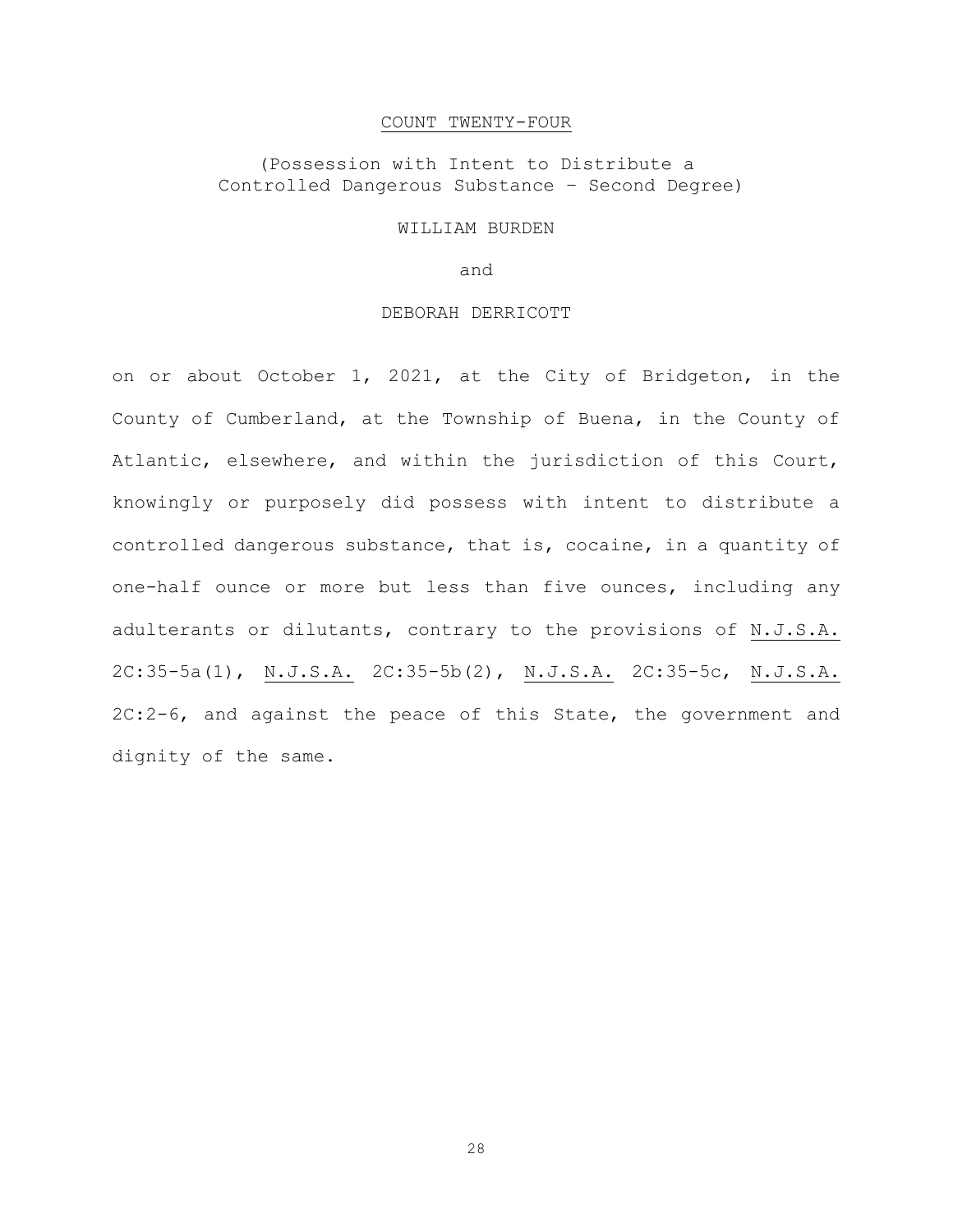#### COUNT TWENTY-FIVE

# (Possession with Intent to Distribute a Controlled Dangerous Substance – Third Degree)

#### WILLIAM BURDEN

and

#### DEBORAH DERRICOTT

on or about October 1, 2021, at the City of Bridgeton, in the County of Cumberland, at the Township of Buena, in the County of Atlantic, elsewhere, and within the jurisdiction of this Court, knowingly or purposely did possess with intent to distribute a controlled dangerous substance, that is, marijuana, in a quantity of one ounce or more but less than five pounds, including any adulterants or dilutants, contrary to the provisions of N.J.S.A. 2C:35-5a(1), N.J.S.A. 2C:35-5b(11)(b), N.J.S.A. 2C:35-5c, N.J.S.A. 2C:2-6, and against the peace of this State, the government and dignity of the same.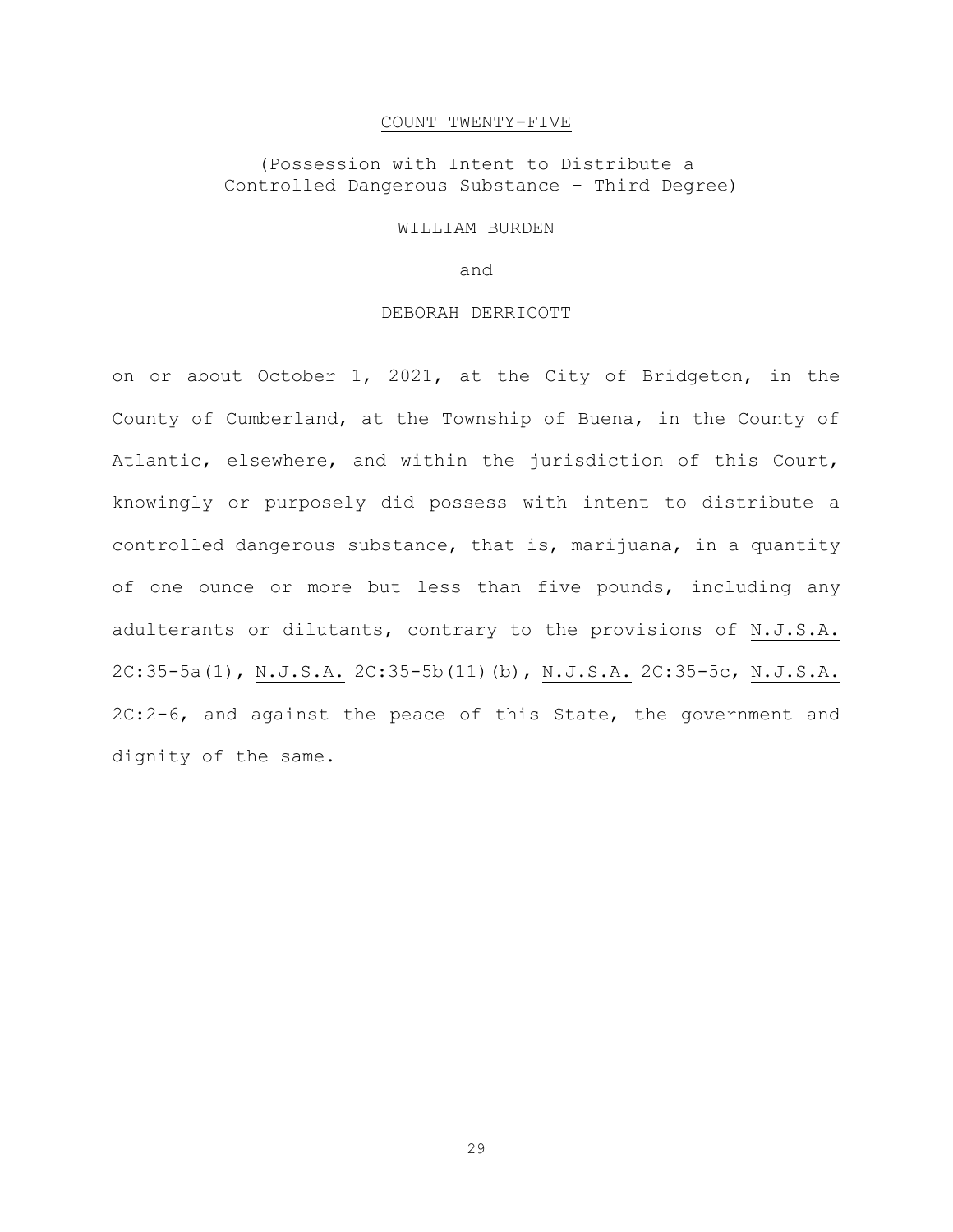# COUNT TWENTY-SIX

(Possession of a Firearm During the Commission of Certain Crimes - Second Degree)

#### WILLIAM BURDEN

and

# DEBORAH DERRICOTT

on or about October 1, 2021, at City of Bridgeton, in the County of Cumberland, elsewhere, and within the jurisdiction of this Court, knowingly did possess a certain weapon, that is, a Black Bruni model P4, 8mm semi-automatic blank gun, while in the course of committing or attempting to commit a violation of N.J.S.A. 2C:35-5a; contrary to the provisions of N.J.S.A. 2C:39-4.1a, N.J.S.A.2C:2-6 and against the peace of this State, the government and dignity of the same.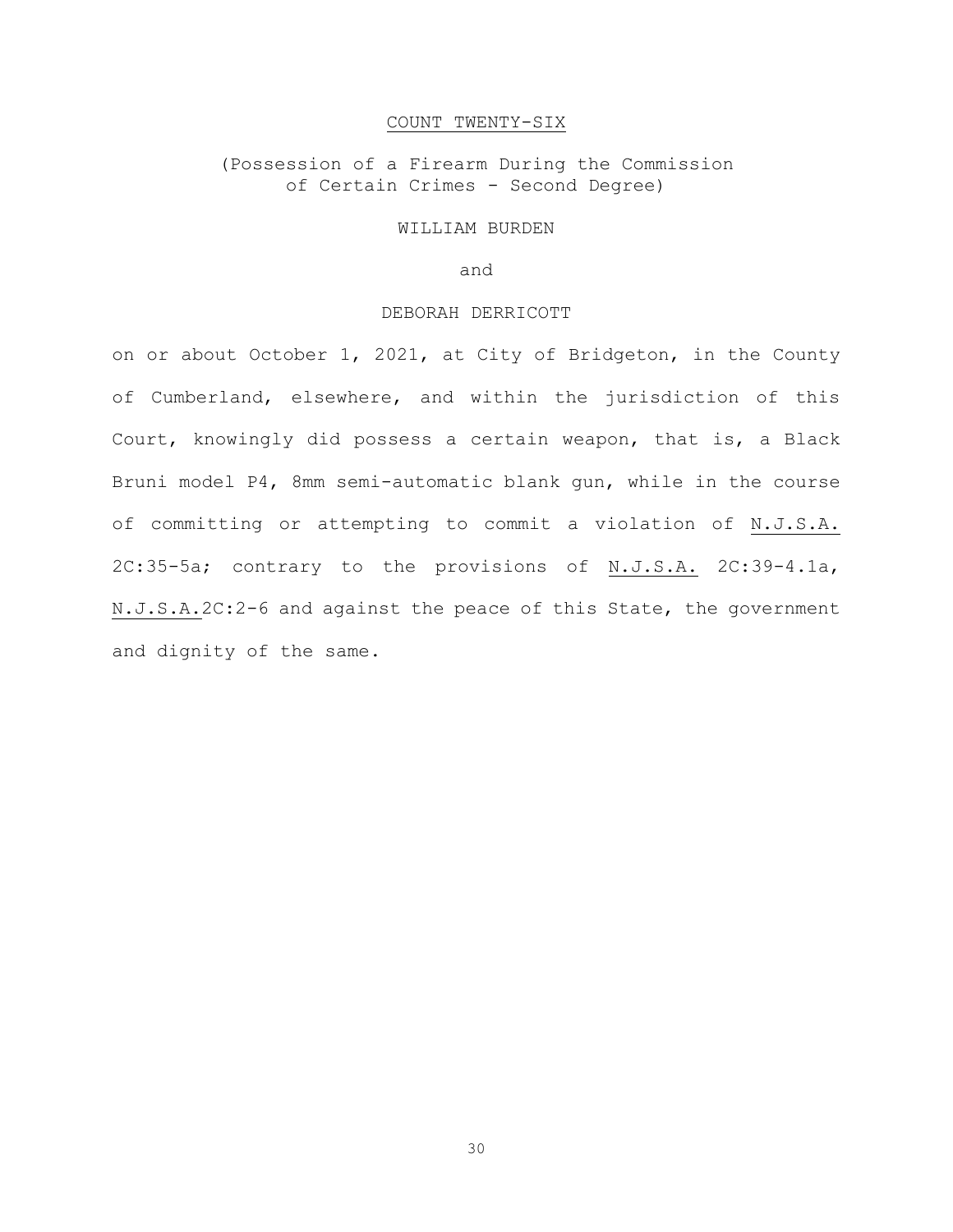#### COUNT TWENTY-SEVEN

(Possession of a Controlled Dangerous Substance – Third Degree) KUNTA REEVES

between on or about October 8, 2021, at the City of Salem, at the Township of Carneys Point, in the County of Salem, elsewhere, and within the jurisdiction of this Court, knowingly or purposefully did possess a controlled dangerous substance, that is, oxycodone, a Schedule II controlled dangerous substance, contrary to the provisions of N.J.S.A. 2C:35-10a(1), and against the peace of this State, the government and dignity of the same.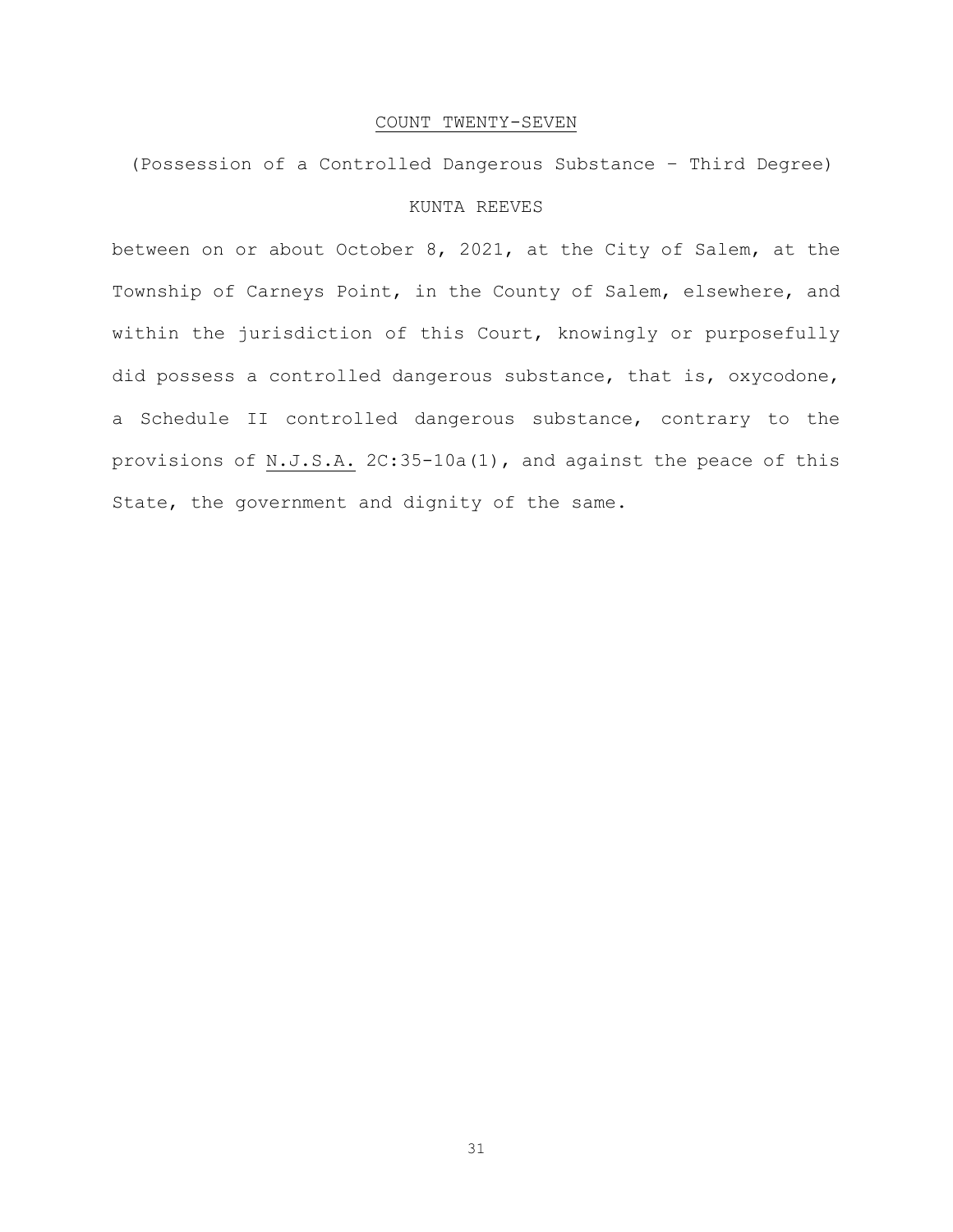# COUNT TWENTY-EIGHT

# (Possession with the Intent to Distribute a Controlled Dangerous Substance – Second Degree)

### KUNTA REEVES

on or about October 8, 2021, at the Township of Carneys Point, in the County of Salem, elsewhere, and within the jurisdiction of this Court, knowingly or purposely did possess with intent to distribute a controlled dangerous substance, that is, oxycodone, a Schedule II narcotic drug, in a quantity of one ounce or more, including any adulterants or dilutants, contrary to the provisions of N.J.S.A. 2c:35-5a(1), N.J.S.A. 2C:35-5b(4), and against the peace of this State, the government and dignity of the same.

32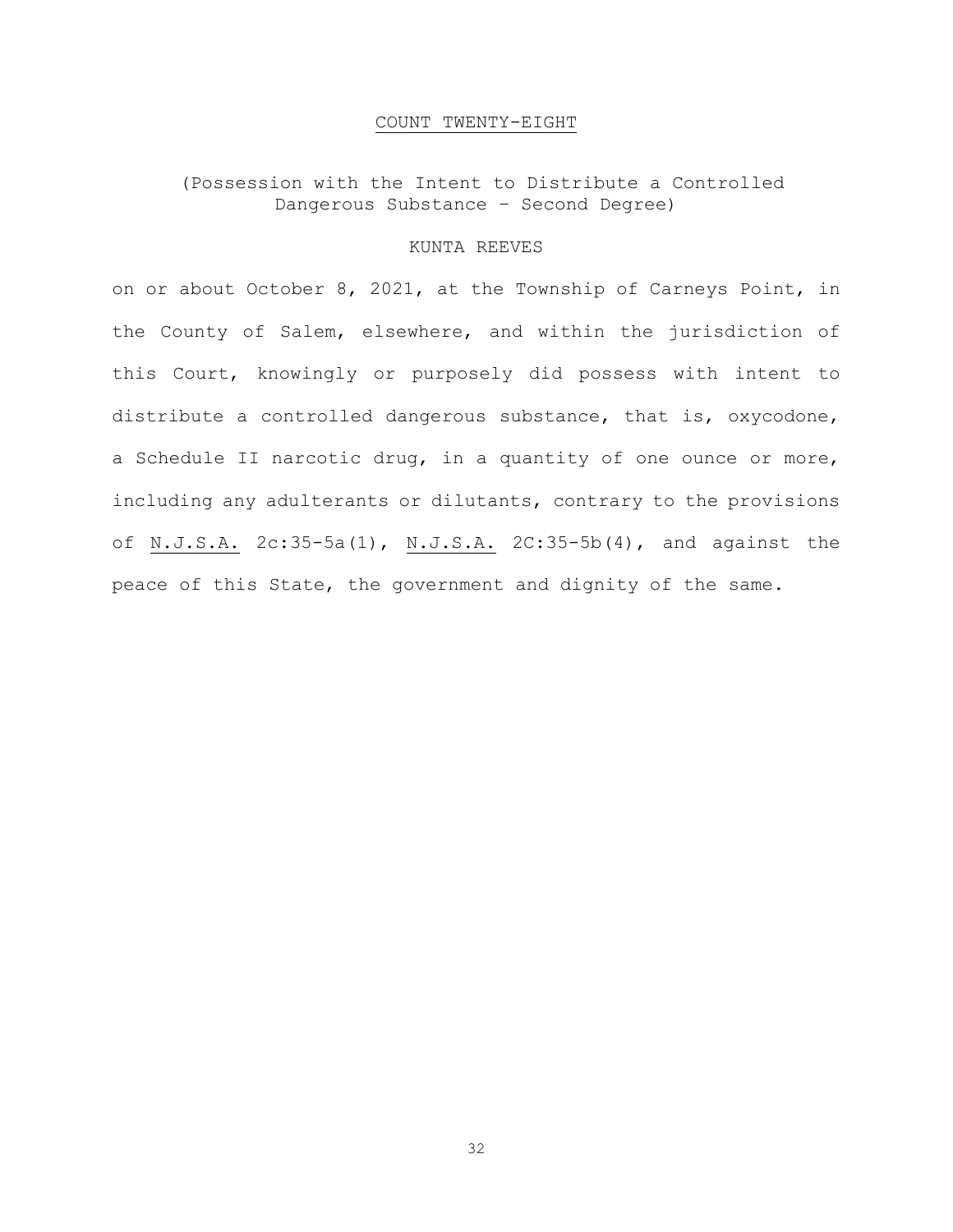# COUNT TWENTY-NINE

(Possession of a Controlled Dangerous Substance – Third Degree) ARTHUR ARMSTEAD

on or about October 8, 2021, at the City of Salem, in the County of Salem, elsewhere, and within the jurisdiction of this Court, knowingly or purposefully did possess a controlled dangerous substance, that is, cocaine and/or fentanyl, a Schedule II controlled dangerous substance, contrary to the provisions of N.J.S.A. 2C:35-10a(1), and against the peace of this State, the government and dignity of the same.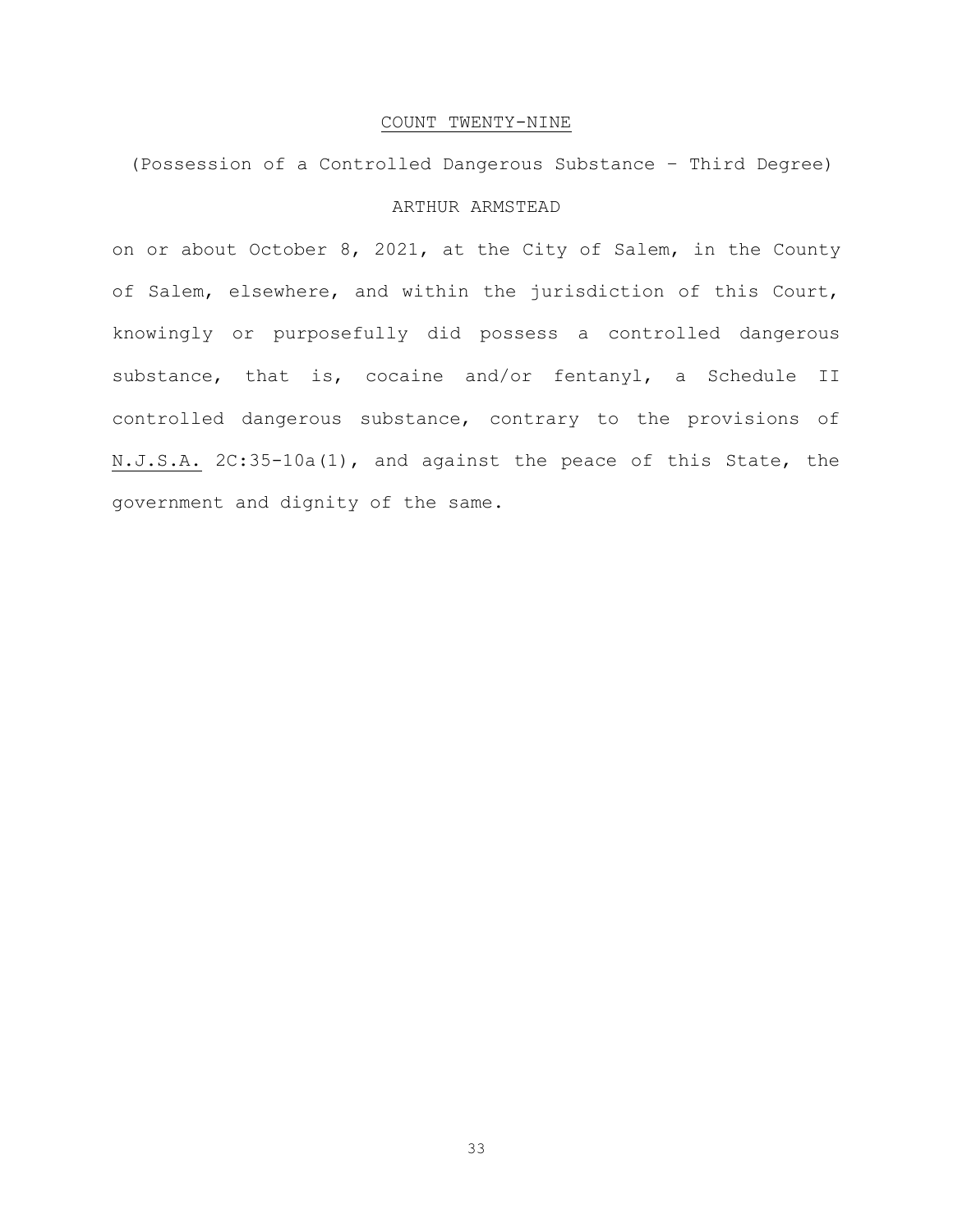# COUNT THIRTY

(Possession with the Intent to Distribute a Controlled Dangerous Substance – Third Degree)

# ARTHUR ARMSTEAD

on or about October 8, 2021, at the City of Salem, in the County of Salem, elsewhere, and within the jurisdiction of this Court, knowingly or purposely did possess with intent to distribute a controlled dangerous substance, that is, cocaine, contrary to the provisions of N.J.S.A. 2C:35-5a(1), N.J.S.A. 2C:35-5b(3), and against the peace of this State, the government and dignity of the same.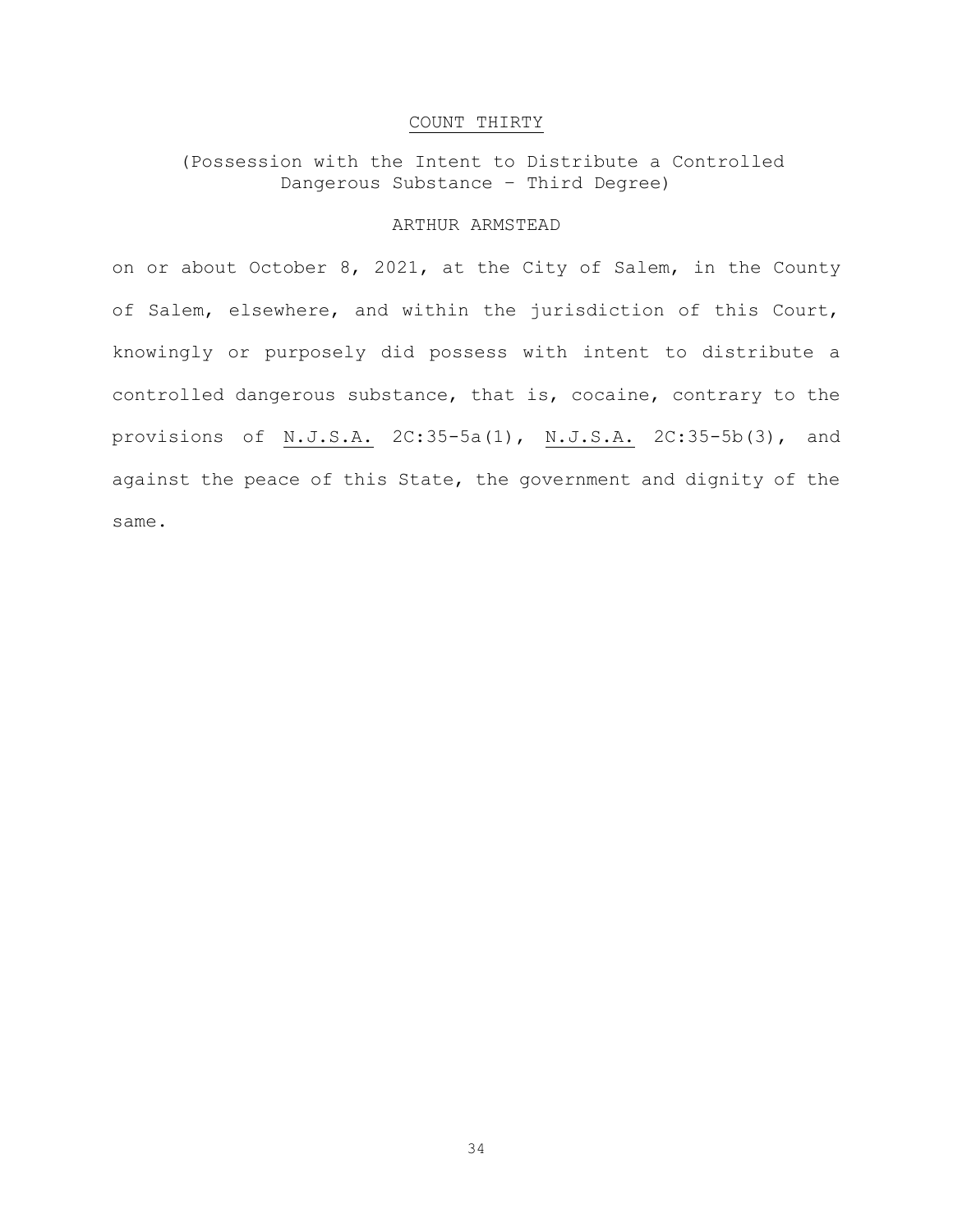# COUNT THIRTY-ONE

(Possession with the Intent to Distribute a Controlled Dangerous Substance – Third Degree)

# ARTHUR ARMSTEAD

on or about October 8, 2021, at the Township of Carneys Point, in the County of Salem, elsewhere, and within the jurisdiction of this Court, knowingly or purposely did possess with intent to distribute a controlled dangerous substance, that is, fentanyl, a Schedule II narcotic drug, contrary to the provisions of N.J.S.A. 2c:35-5a(1), N.J.S.A. 2C:35-5b(5), and against the peace of this State, the government and dignity of the same.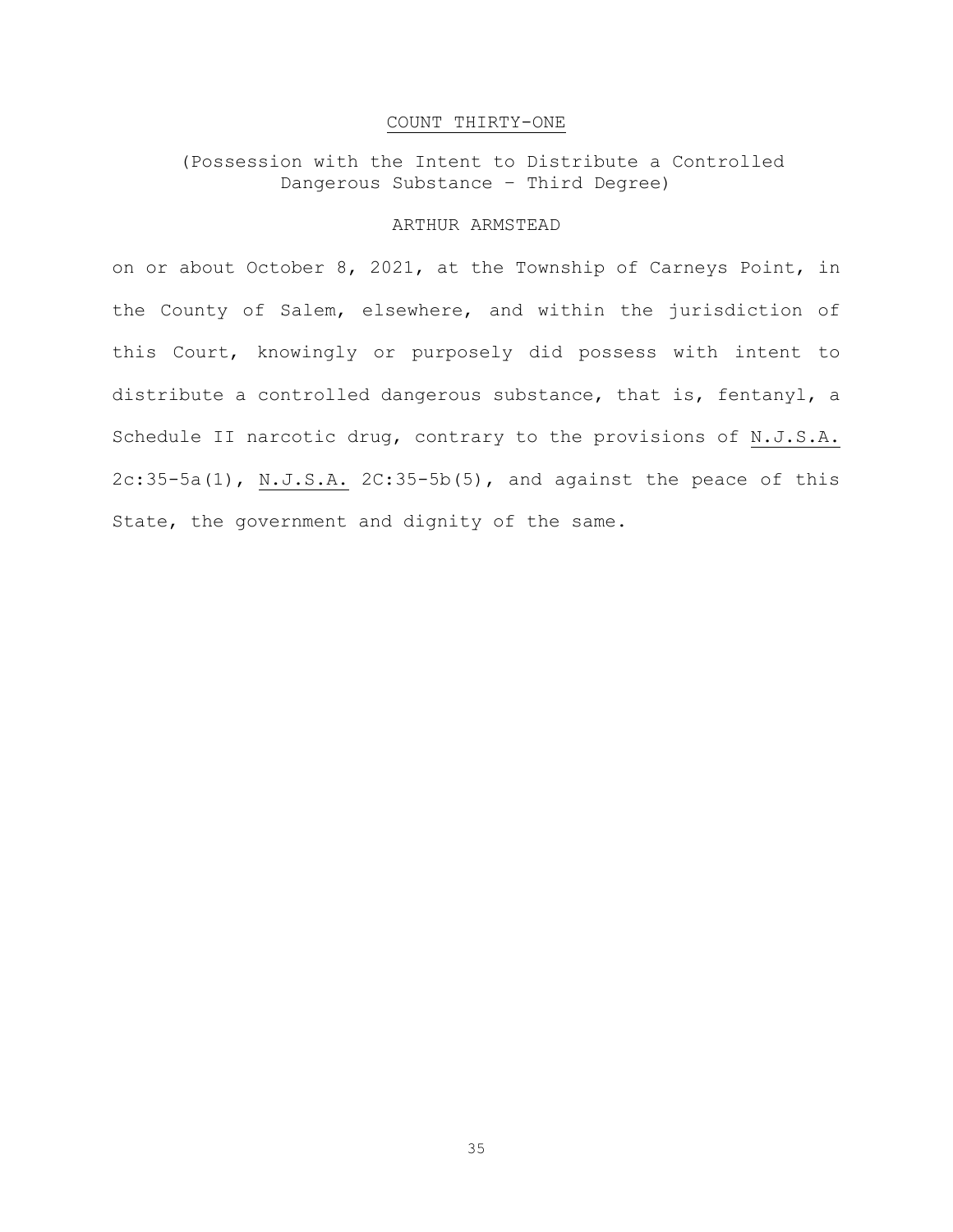#### COUNT THIRTY-TWO

(Possession of a Controlled Dangerous Substance – Third Degree) JEROME ARMSTEAD

and

#### ARTHUR ARMSTEAD

on or about October 8, 2021, at the City of Salem, in the County of Salem, elsewhere, and within the jurisdiction of this Court, knowingly or purposefully did possess a controlled dangerous substance, that is, fentanyl, a Schedule II controlled dangerous substance, contrary to the provisions of N.J.S.A. 2C:35-10a(1), and against the peace of this State, the government and dignity of the same.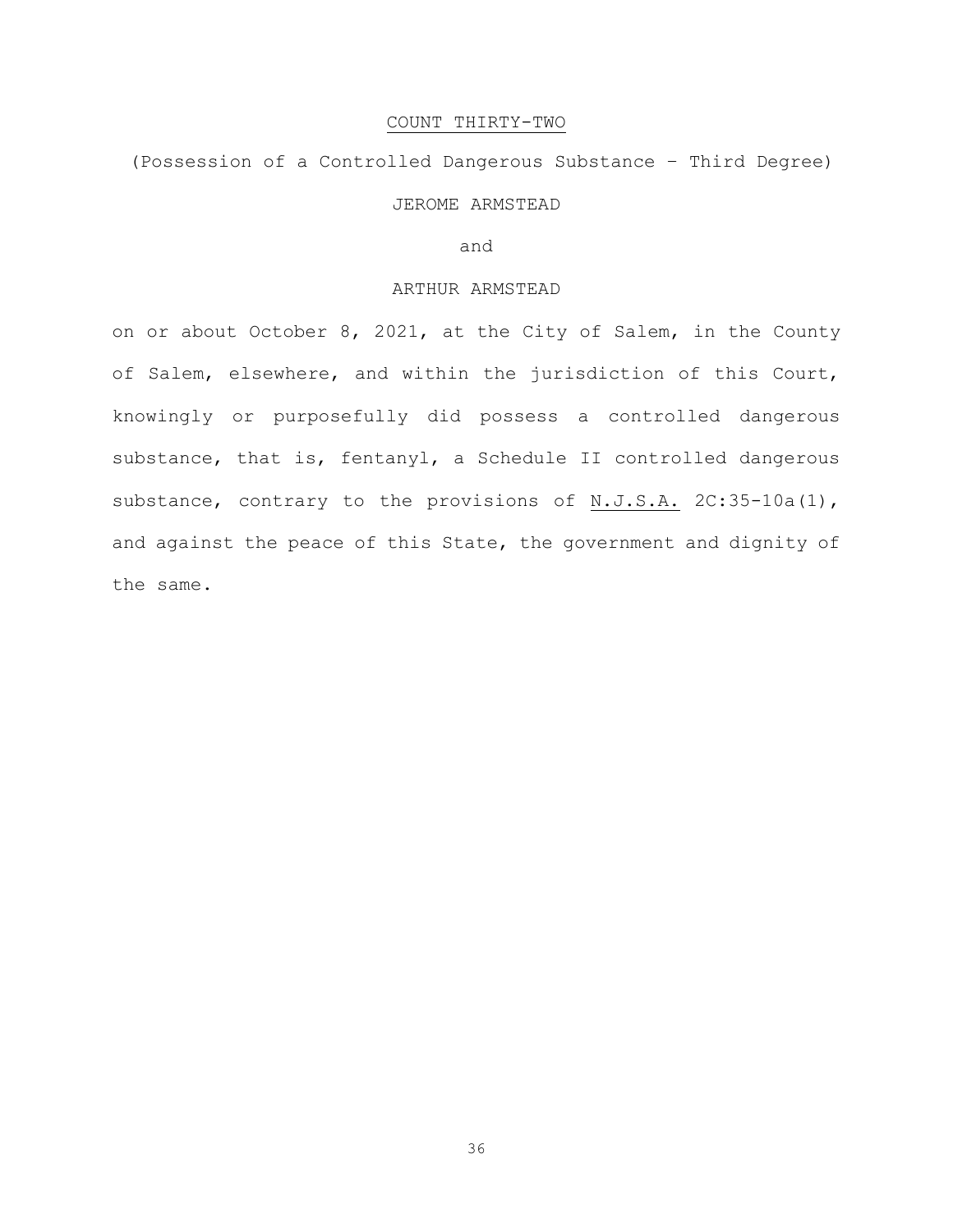#### COUNT THIRTY-THREE

(Possession with the Intent to Distribute a Controlled Dangerous Substance – Third Degree)

#### JEROME ARMSTEAD

and

#### ARTHUR ARMSTEAD

on or about October 8, 2021, at the City of Salem, in the County of Salem, elsewhere, and within the jurisdiction of this Court, knowingly or purposely did possess with intent to distribute a controlled dangerous substance, that is, fentanyl, a Schedule II narcotic drug, contrary to the provisions of N.J.S.A. 2C:35-5a(1), N.J.S.A. 2C:35-5b(5), N.J.S.A. 2C:2-6, and against the peace of this State, the government and dignity of the same.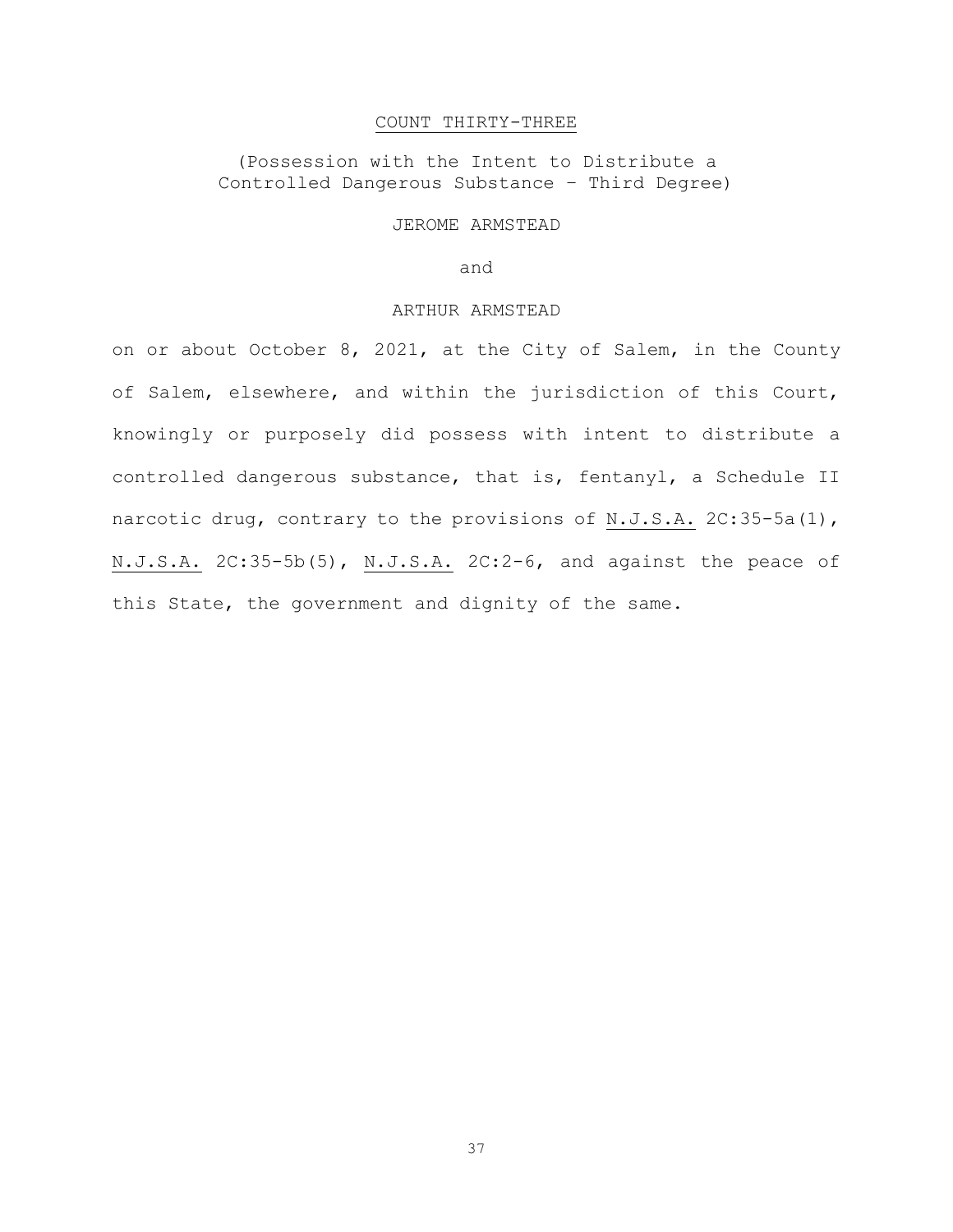# COUNT THIRTY-FOUR

(Possession of a Controlled Dangerous Substance – Third Degree)

# JEROME ARMSTEAD

and

# MONIQUE NOEL

on or about October 8, 2021, at the City of Salem, in the County of Salem, elsewhere, and within the jurisdiction of this Court, knowingly or purposefully did possess a controlled dangerous substance, that is, cocaine, a Schedule II controlled dangerous substance, contrary to the provisions of N.J.S.A. 2C:35-10a(1), and against the peace of this State, the government and dignity of the same.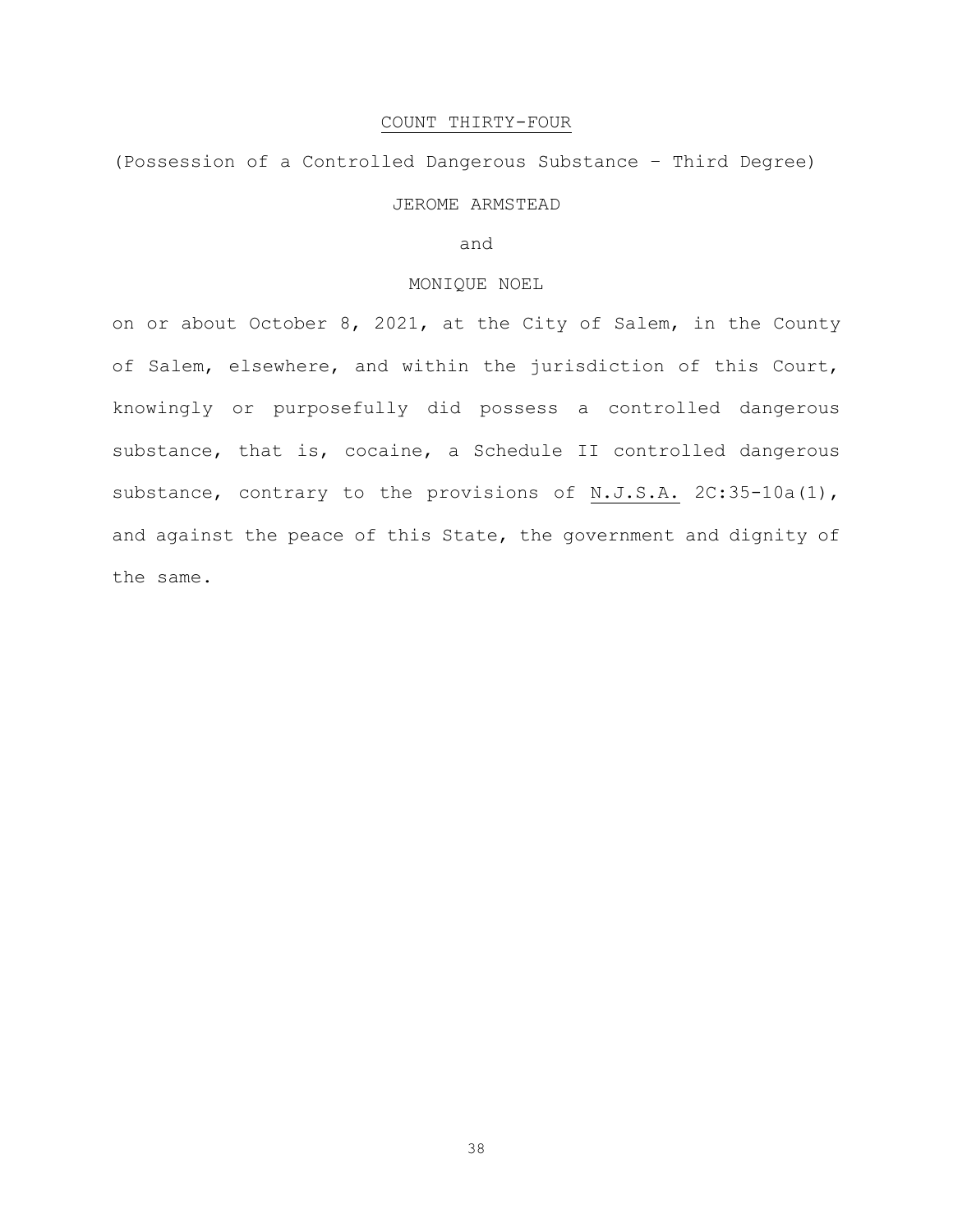#### COUNT THIRTY-FIVE

# (Possession with the Intent to Distribute a Controlled Dangerous Substance – Second Degree)

#### JEROME ARMSTEAD

#### and

#### MONIQUE NOEL

on or about October 8, 2021, at the City of Salem, in the County of Salem, elsewhere, and within the jurisdiction of this Court, knowingly or purposely did possess with intent to distribute a controlled dangerous substance, that is, cocaine, in a quantity of one-half ounce or more but less than five ounces including any adulterants or dilutants, contrary to the provisions of N.J.S.A. 2C:35-5a(1), N.J.S.A. 2C:35-5b(2), N.J.S.A. 2C:2-6, and against the peace of this State, the government and dignity of the same.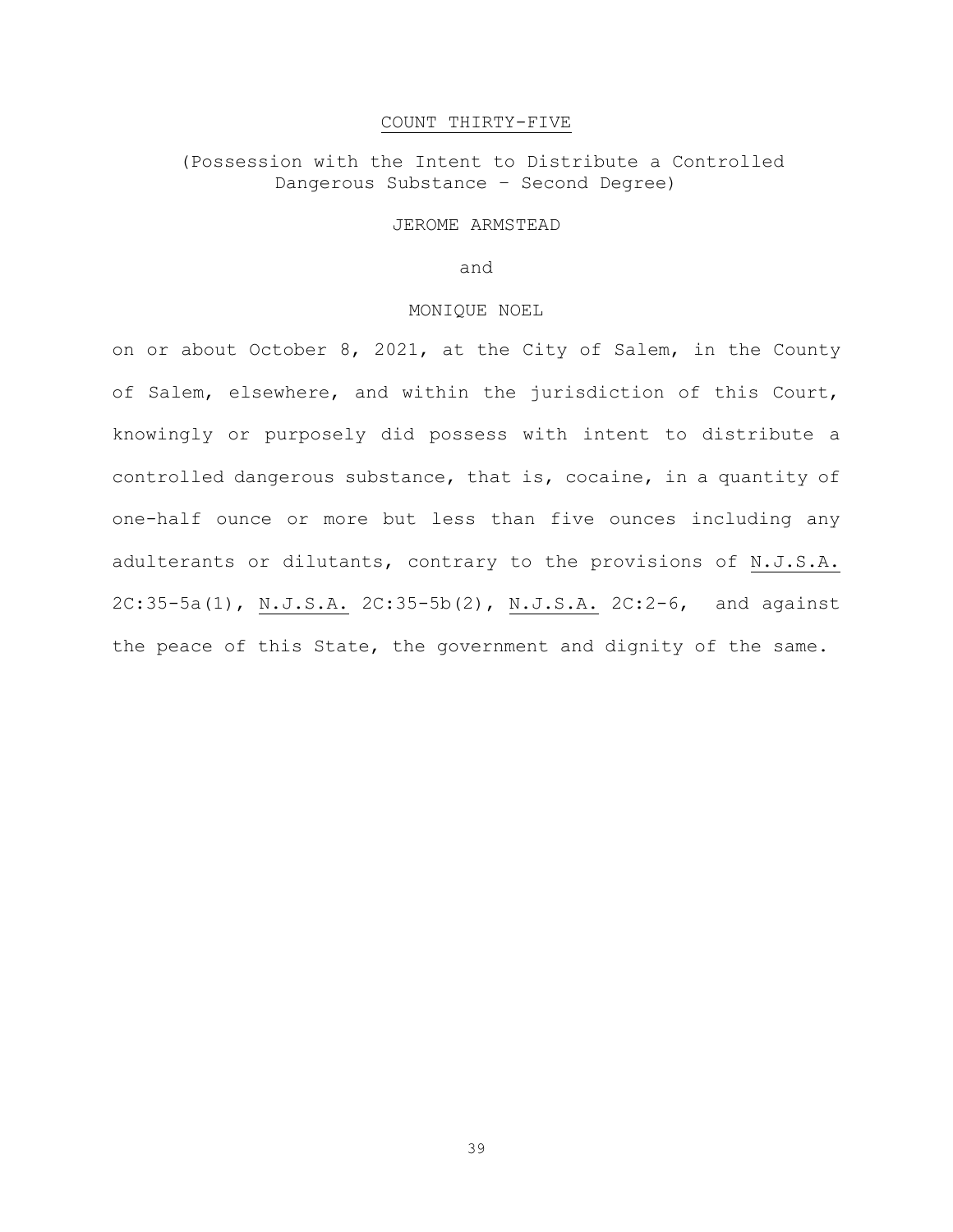# COUNT THIRTY-SIX

# (Unlawful Possession of a Weapon – Second Degree)

# JEROME ARMSTEAD

between on or about October 6, 2021, and on or about October 8, 2021, at the City of Salem, in the County of Salem, elsewhere, and within the jurisdiction of this Court, knowingly did possess a certain weapon, that is, a 9mm Bryco Arms Jennings Nine handgun, serial number 1549023, without having first obtained a permit to carry same as provided in N.J.S.A. 2C:58-4, contrary to the provisions of N.J.S.A. 2C:39-5b, and against the peace of this State, the government and dignity of the same.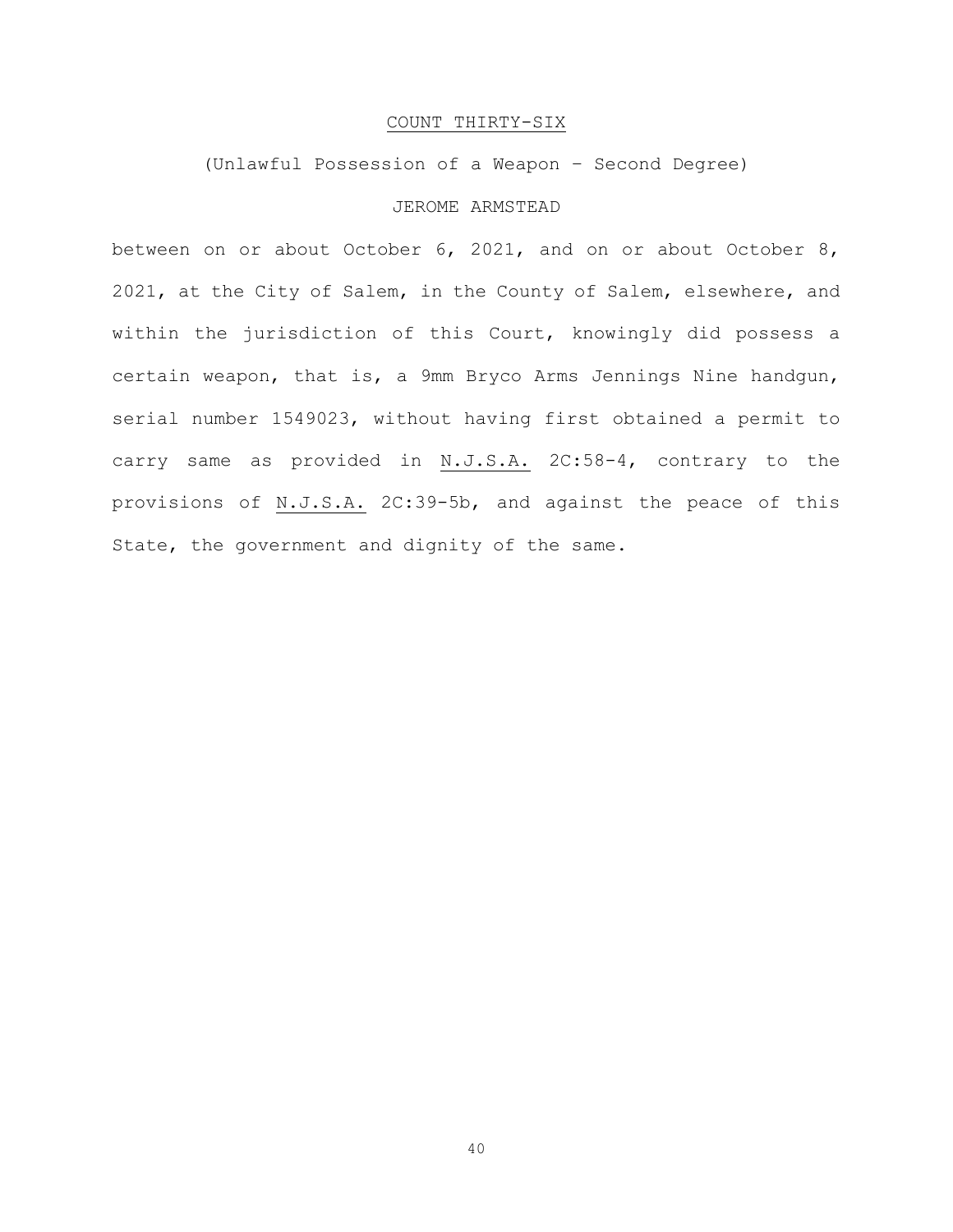# COUNT THIRTY-SEVEN

(Unlawful Possession of a Large Capacity Ammunition Magazine – Fourth Degree)

# JEROME ARMSTEAD

between on about October 6, 2021, and on or about October 8, 2021, at the City of Salem, in the County of Salem, elsewhere, and within the jurisdiction of this Court, knowingly did possess a large capacity ammunition magazine, contrary to the provisions of N.J.S.A. 2C:39-3j, and against the peace of this State, the government and dignity of the same.